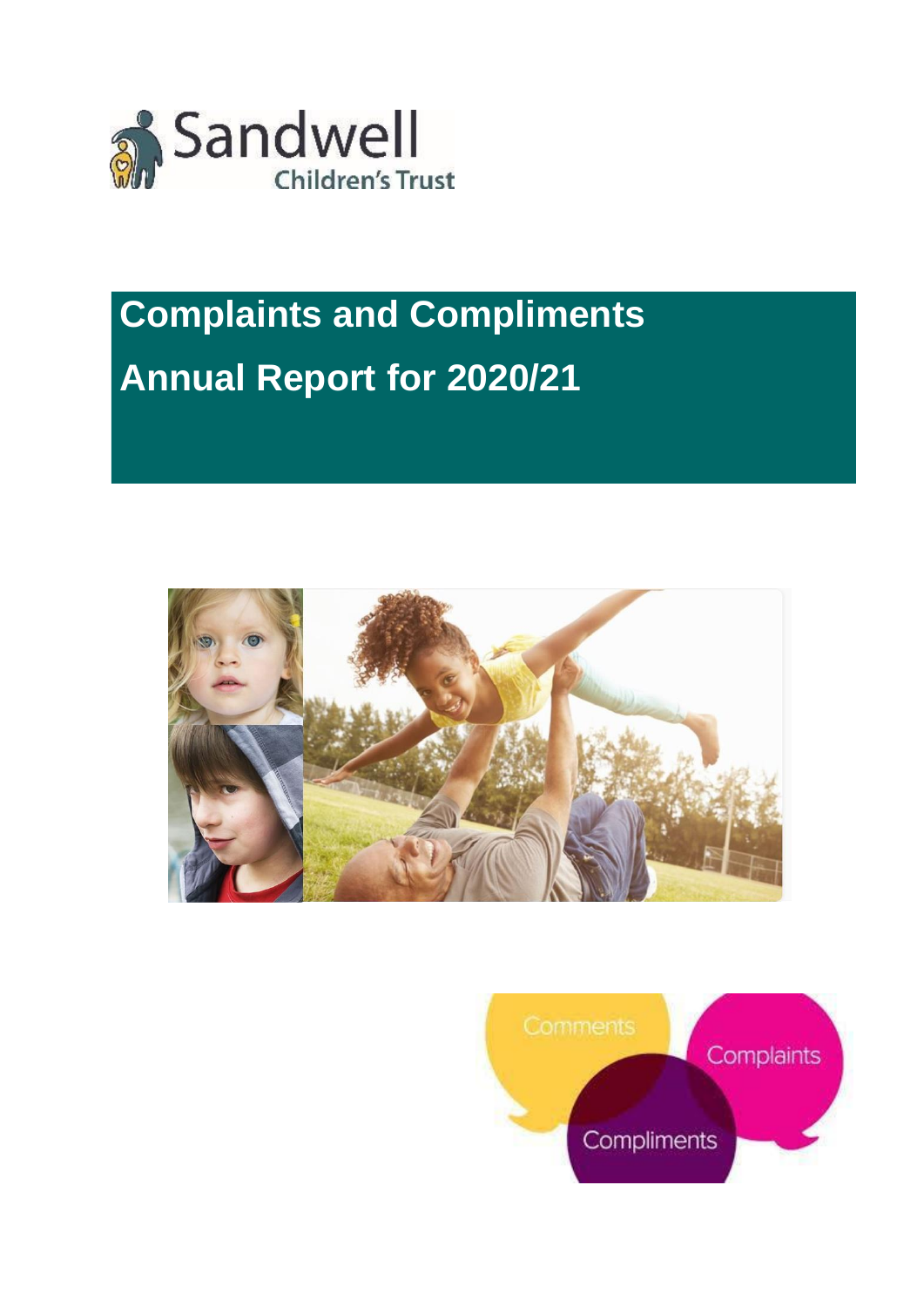# **CONTENTS**

| 1              |               | <b>Background</b>                                                                                            | Page 4  |  |  |
|----------------|---------------|--------------------------------------------------------------------------------------------------------------|---------|--|--|
| $\overline{2}$ |               | <b>Statutory Complaints Procedure and Local Government</b><br><b>Ombudsman</b>                               | Page 4  |  |  |
|                | 2.1           | Stage 1 - Local Resolution                                                                                   |         |  |  |
|                | 2.2           | Mediation                                                                                                    |         |  |  |
|                | 2.3           | Stage 2 - Investigation                                                                                      |         |  |  |
|                | 2.4           | Stage 3 - Review Panel                                                                                       |         |  |  |
|                | 2.5           | <b>Local Government Ombudsman</b>                                                                            |         |  |  |
| 3              |               | <b>The Complaints Service</b>                                                                                | Page 5  |  |  |
|                | 3.1           | <b>Total Number of Individual Complaints Received</b>                                                        |         |  |  |
|                | 3.2           | How Complaints Have Been Received                                                                            |         |  |  |
|                | 3.3           | <b>Who Made Complaints</b>                                                                                   |         |  |  |
| 4              |               | <b>Stage 1 Complaints</b>                                                                                    | Page 6  |  |  |
|                | 4.1           | Breakdown of Stage 1 Complaints By Service Area                                                              |         |  |  |
|                | 4.2           | <b>Monthly Trend for Receiving Complaints</b>                                                                |         |  |  |
|                | 4.3           | <b>Repeat Complainants</b>                                                                                   |         |  |  |
|                | 4.4           | <b>Compliance Within Timescales</b>                                                                          |         |  |  |
| 5              |               | <b>Complaints and Informal Feedback from Children and Young</b><br>Page 10                                   |         |  |  |
|                | <b>People</b> |                                                                                                              |         |  |  |
|                | 5.1           | <b>Complaints from Children and Young People</b>                                                             |         |  |  |
|                | 5.2           | <b>Analysis of Formal Complaints</b>                                                                         |         |  |  |
|                | 5.3           | Analysis of Themes of Formal Complaints                                                                      |         |  |  |
|                | 5.4           | Analysis of Informal Feedback                                                                                |         |  |  |
|                | 5.5           | Analysis of Themes of Informal Feedback                                                                      |         |  |  |
|                | 5.6           | Learning from Children's Formal Complaints and Informal<br>Feedback                                          |         |  |  |
| 6              |               | <b>Mediation</b>                                                                                             | Page 20 |  |  |
| 7              |               | <b>Stage 2 Complaints</b>                                                                                    | Page 21 |  |  |
|                | 7.1           | <b>Compliance with Timescales</b>                                                                            |         |  |  |
|                | 7.2           | Cost of Stage 2 Investigations                                                                               |         |  |  |
| 8              |               | <b>Stage 3 Complaints</b>                                                                                    | Page 22 |  |  |
| 9              | 9.1           | <b>Local Government Ombudsman Complaints</b><br>Learning and Actions Taken Following Ombudsman<br>Complaints | Page 22 |  |  |
| 10             |               | <b>Analysis of Themes of Complaints</b>                                                                      | Page 23 |  |  |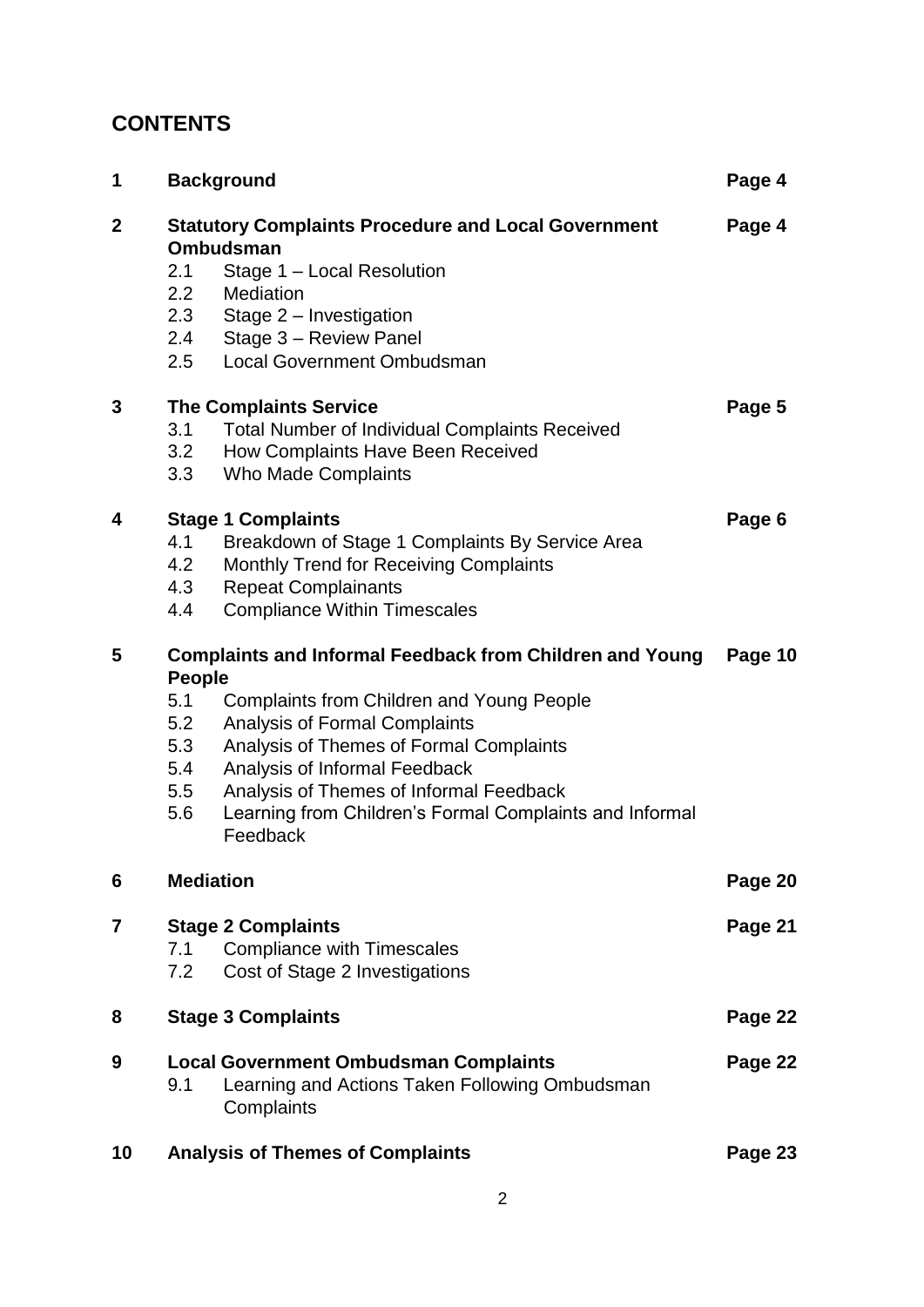| 11 | <b>Learning from Complaints</b>                                                                                | Page 24 |
|----|----------------------------------------------------------------------------------------------------------------|---------|
| 12 | <b>Compliments</b><br><b>Analysis of Compliments Received</b><br>12.1<br>12.2 Examples of Compliments Received | Page 29 |
| 13 | <b>Service Improvement 2020/21</b>                                                                             | Page 32 |
| 14 | Next Steps 2021/22 and 2022/23                                                                                 | Page 34 |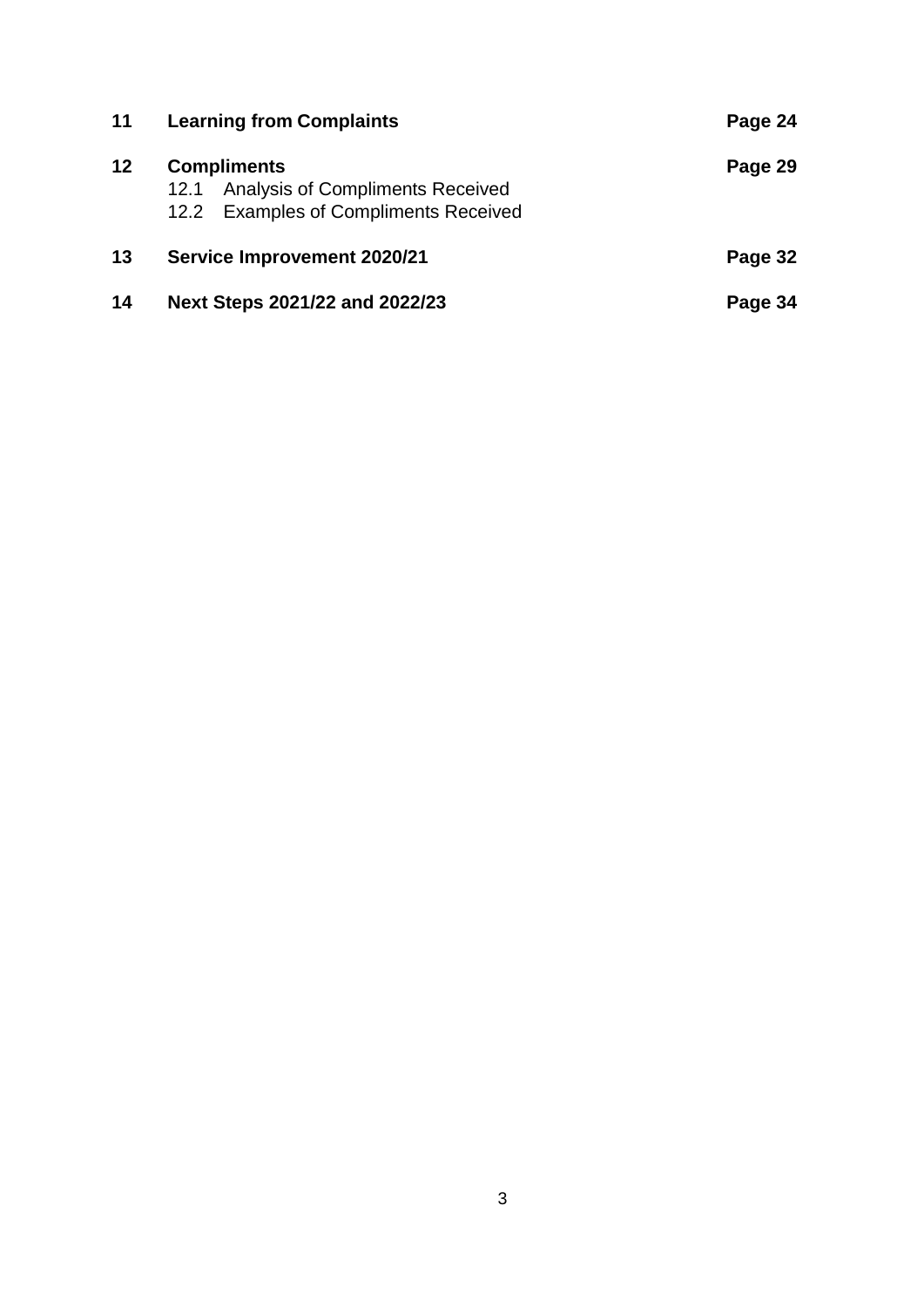# **1 Background**

Every local authority with a responsibility for children's social care services is required to produce an annual report outlining the complaints activity for the service. Responsibility for the complaints function is shared between Sandwell Children's Trust (SCT) who facilitate Stage 1 of the complaints procedure and Sandwell Metropolitan Borough Council (SMBC) who provide the role of Statutory Complaints Manager to manage any complaints which do not get resolved at Stage 1. The Statutory Complaints Manager provides advice and guidance when required at any stage in the process. The roles of SMBC and SCT are clearly documented in a Service Level Agreement (SLA) and both work closely together to provide a seamless service to our customers.

This is the third annual report produced by the SCT which includes a detailed analysis of compliments, complaints and informal feedback made by children, to embed a culture of continuous learning from complaints. This report covers the period 1 April 2020 to 31 March 2021.

# **2 Statutory Complaints Procedure and Local Government Ombudsman**

The majority of representations that SCT receives regarding the functions of Children's Social Care fall under the statutory complaints procedure. The procedure is defined in *The Children's Act 1989 Representations Procedure (England) Regulations 2006*. The statutory procedure allows for Children and Young People "*to make representations, including complaints about the actions, decisions or apparent failings of a local authority's children's social services provision; and to allow any other appropriate person to act on behalf of the Child or Young Person concerned or make a complaint in their own right"* (Getting the Best from Complaints, DfE, 2006).

Not all complaints regarding Children's Social Care fall under the statutory procedure, although the majority do. The statutory complaints procedure has three stages once a representation has been accepted as a statutory complaint.

# **2.1 Stage 1 - Local Resolution**

The aim is to resolve as many complaints as possible at this early stage. The Team Manager should discuss the complaint with the complainant and attempt to address the issues as quickly as possible. They should exchange information and thinking behind decisions and try to agree a way forward. This should take up to 10 working days, with a maximum extension of up to 20 working days for complex complaints.

#### **2.2 Mediation**

SCT offers mediation where a complainant is dissatisfied with the outcome of their Stage 1 complaint and may request a Stage 2 investigation. Mediation takes place between the complainant and a Senior Manager from the relevant service area, it is not compulsory but is offered in efforts to resolve any outstanding issues for the complainant as quickly as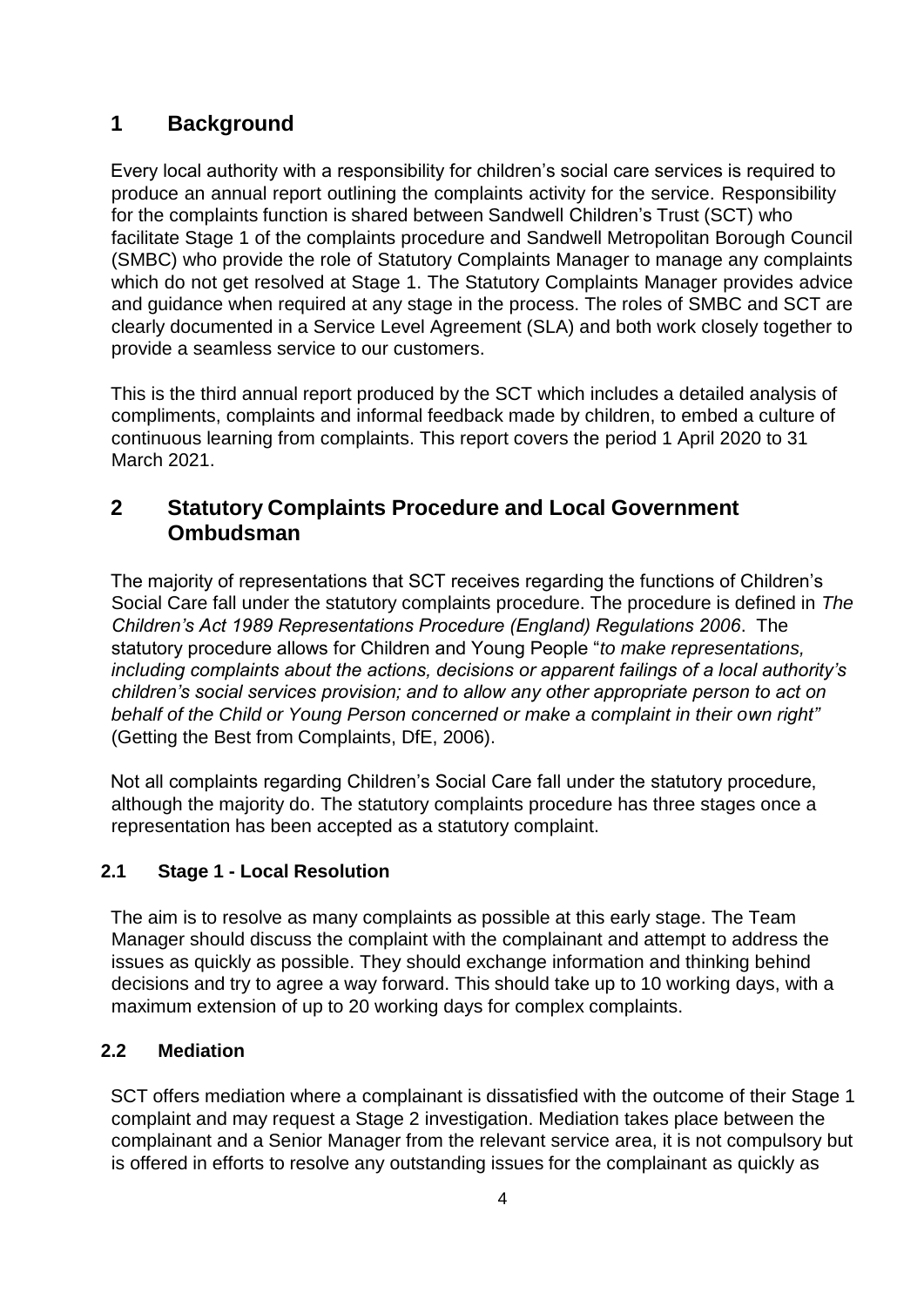possible. If a complainant chooses not to accept mediation, then their complaint will be considered as a Stage 2 complaint.

## **2.3 Stage 2 - Investigation**

When a complainant is not satisfied with the outcome of Stage 1, they may request a Stage 2 investigation. The investigation is conducted by an external Investigating Officer who is accompanied by an Independent Person, whose role is to ensure that the investigation is open, transparent and fair. Both officers complete a report following the investigation which is passed onto a senior manager within SCT (Adjudicating Officer) for the adjudication process.

The Adjudicating Officer then considers the reports and responds to the complainant on behalf of SCT. The Stage 2 process should be completed within 25 working days, although this timescale can be extended to 65 working days for complex complaints.

#### **2.4 Stage 3 - Review Panel**

Following a full Stage 2 investigation a complainant can request that their complaint is considered further by a review panel. The panel consists of two independent persons, plus an independent chair. Following a review meeting, the panel make recommendations to the Chief Executive who then decides on the complaint and any actions needed and sends a final response to the complainant on behalf of SCT. The review panel should be held within 30 working days of the request. Within five working days of the review panel meeting, the Independent Chair will send a letter to the Chief Executive, outlining the panel's findings and recommendations and the Director of Operations will then provide SCT's final response within a further 15 working days. The whole process should take a maximum of 50 working days.

# **2.5 Local Government Ombudsman (LGO)**

At the end of the three stages of the complaints process the complainant has the right to escalate their concerns to the Local Government and Social Care Ombudsman for consideration. SCT can request an early referral to the Local Government Ombudsman at any stage of the complaints procedure.

# **3 The Complaints Service**

SMBC are responsible for processing complaints on SMBC's complaints management system to ensure that all complaints for SCT are accurately recorded and monitored through the system. SCT allocate all Stage 1 complaints to appropriate managers within the service and ensure they are responded to.

SMBC are responsible for the management of all Stage 2, Stage 3 and Ombudsman complaints that are received.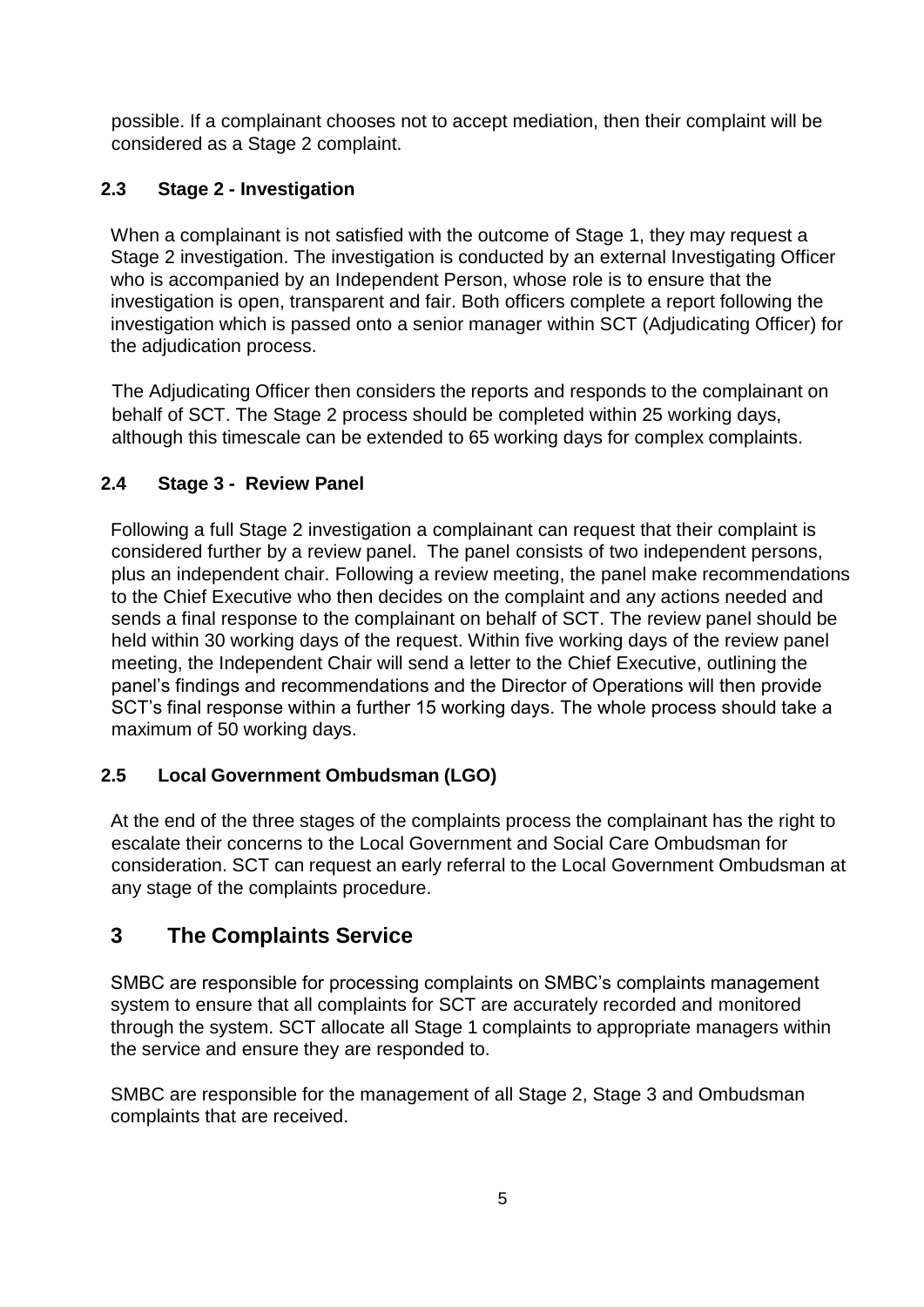#### **3.1 Total Number of Individual Complaints Received**

During the reporting year SCT received 213 complaints which were dealt with at Stage 1. This is a decrease of 21% (57 complaints) compared to the previous reporting year.

#### **3.2 How Complaints Have Been Received**

Complaints are recorded by SMBC on the system known as 'Contact Us', as part of the complaints SLA shared between SMBC and SCT. Customers can choose to create their own portal account known as 'MySandwell' on Contact Us which enables them to register a complaint directly though their account. Once an account is set up customers are then able to access this at any time to view progress on the complaint and see the response once it has been responded to.

#### **3.3 Who Made Complaints**

A large majority of the complaints received continue to be made by adults who are expressing their dissatisfaction with the service provided by children's social care.

There were 40 complaints received from Young People during 2020/21 either made by themselves or via an Advocate – this is an increase of six complaints made by Children and Young People in comparison to the previous year.

# **4 Stage 1 Complaints**

Table 1 below shows a breakdown of the total number of complaints received during the reporting year and the outcome of complaint investigations. There have been 57 fewer complaints received during 2020/21 than the previous reporting year. There has also been a 10% decrease in the number of Stage 1 complaints that were upheld/party upheld in 2020/21 from the previous year.

| Year    | No. of Stage 1<br>complaints | <b>Upheld/Partly</b><br><b>Upheld</b> | $\%$ |
|---------|------------------------------|---------------------------------------|------|
| 2020/21 | 213                          | 134                                   | 63%  |
| 2019/20 | 270                          | 198                                   | 73%  |
| 2018/19 | 263                          | 144                                   | 55%  |

Table 1 Outcome of Stage 1 investigations

#### **4.1 Breakdown of Stage 1 Complaints By Service Area**

Below is a breakdown of the 213 Stage 1 complaints received by service area.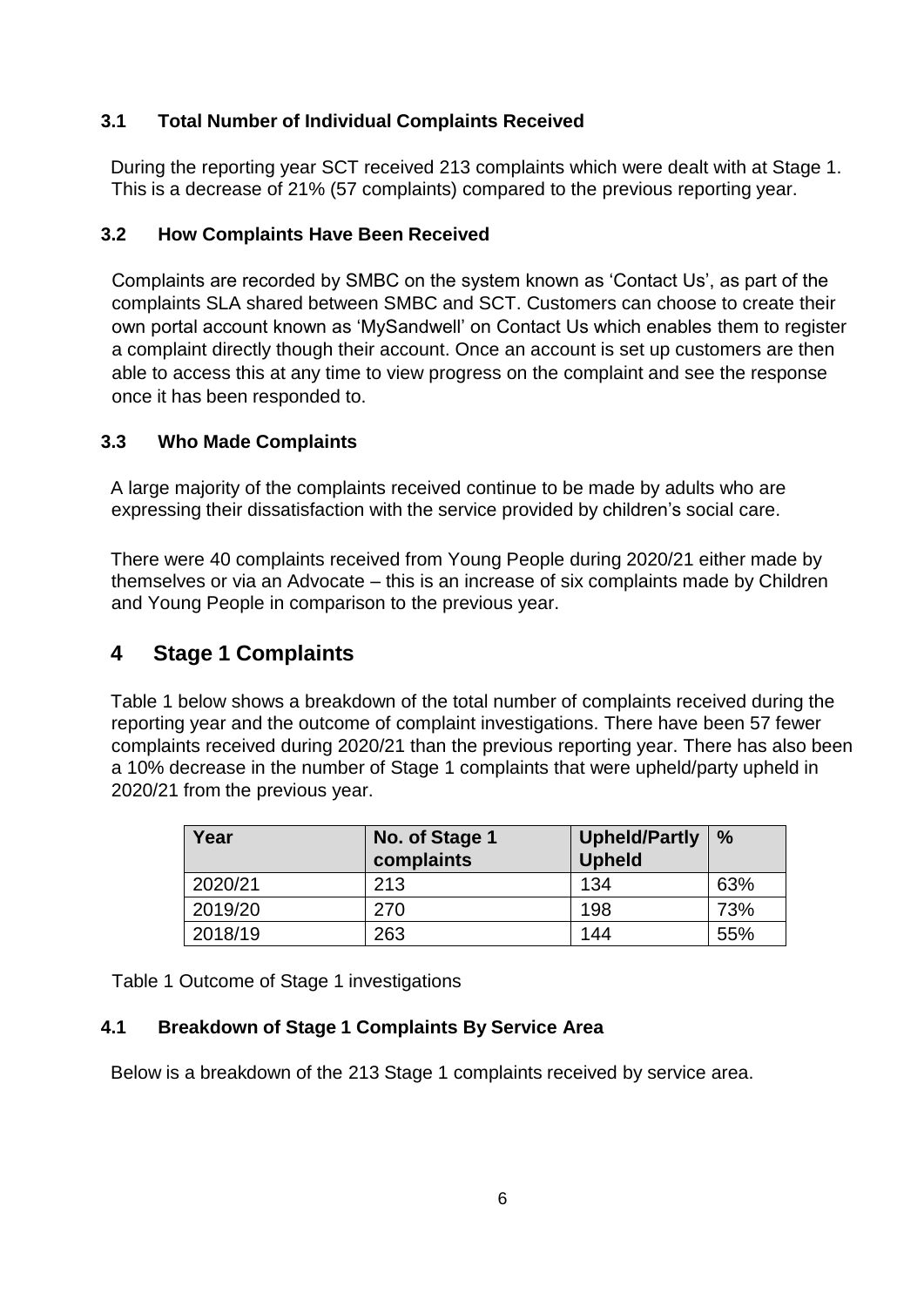



The majority of complaints have been received by the Care Management Service, who also held the highest number of cases during 2020/21. However, the Children in Care Service received a higher proportion of complaints (9.8% complaints received) against the number of cases they held compared to Care Management who received 4.7% complaints against cases held. This will be further explored within the Children in Care service area.



Table 3 Proportion of complaints against cases held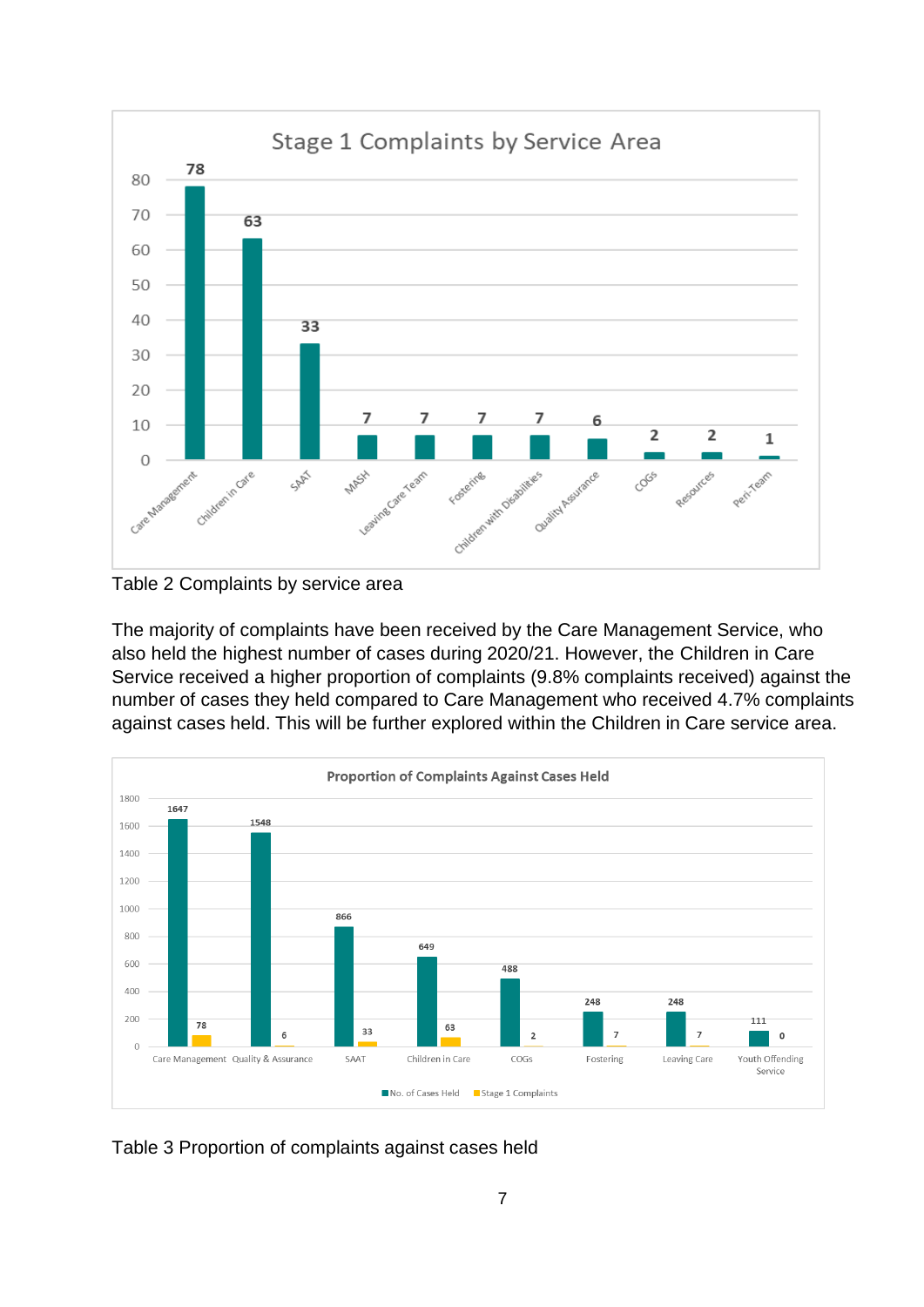# **4.2 Monthly Trend for Receiving Complaints**

Analysis of the total number of Stage 1 complaints per month for 2020/21 in comparison to 2019/20 seems to suggest that complaints have generally followed a similar trend with regards increase and decrease in demand according to the time of year, however there is no significant correlation between the numbers of complaints received between reporting years.



Table 4 Number of Stage 1 complaints received during 2019/20 and 2020/21 by month

#### **4.3 Repeat Complainants**

SCT received two or more complaints from 17 people during 2020/21 (see Table 5 below). The number of repeat complainants has declined for two years running, which is positive and is demonstrative of our efforts to respond to complaints right first time, meaning more people are satisfied with the outcome of their Stage 1 complaint.

| No. of people making<br>more than one<br>complaint | <b>Number of</b><br>complaints made |
|----------------------------------------------------|-------------------------------------|
| 17                                                 | っ                                   |
|                                                    | З                                   |
|                                                    |                                     |

Table 5 Repeat complainants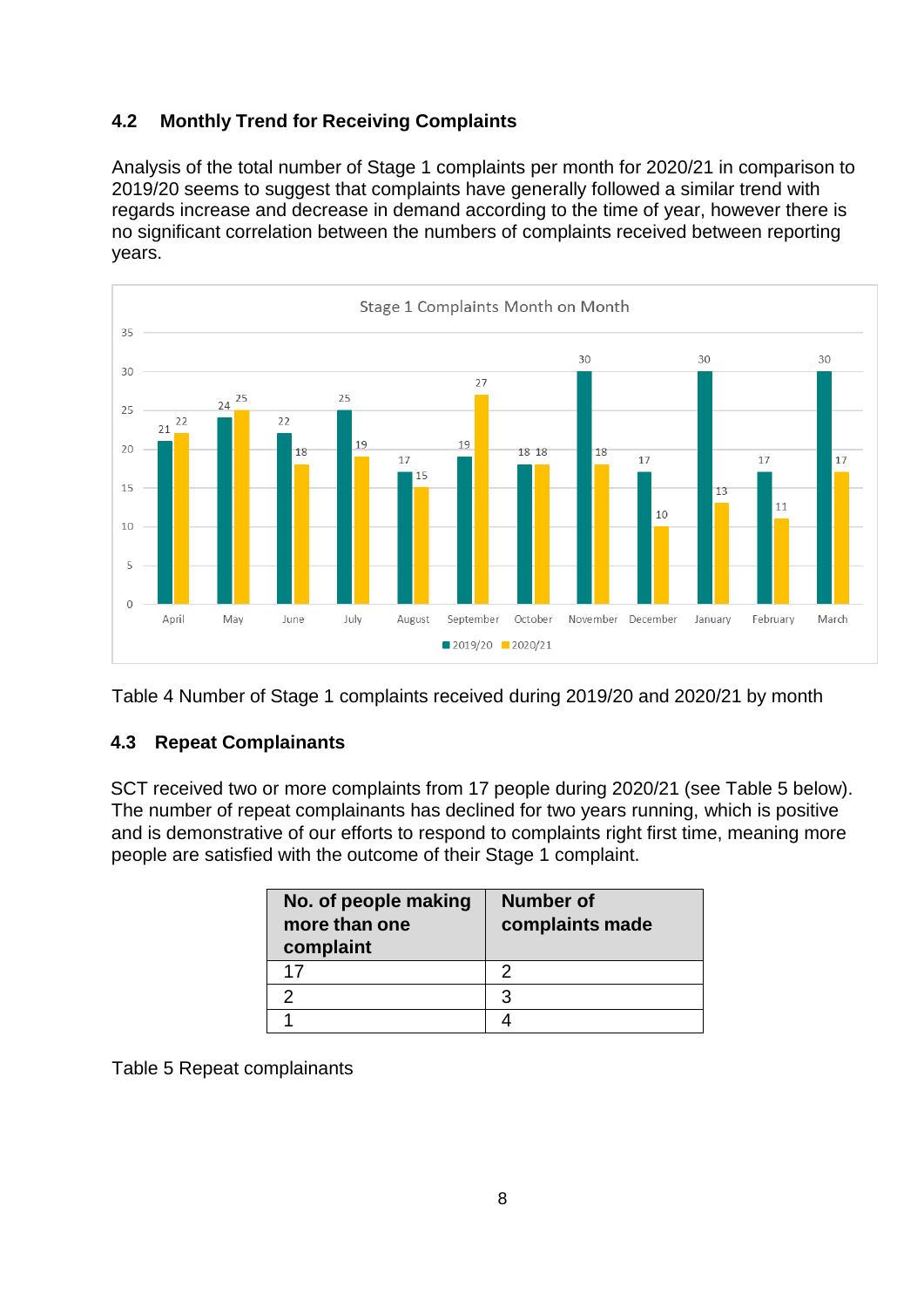#### **4.4 Compliance with Timescales**

Table 6 provides a breakdown of whether the timescales were either met or missed, for the 213 Stage 1 complaints received between 1 April 2020 and 31 March 2021.

| Stage 1<br><b>Timescales 20/21</b> | Q <sub>1</sub> | Q2 | Q3 | Q4 | <b>Total No. Of</b><br><b>Complaints</b> | Percentage |
|------------------------------------|----------------|----|----|----|------------------------------------------|------------|
| <b>Timescale Met</b>               | 57             | 47 | 40 | 34 | 178                                      | 84%        |
| <b>Timescale Missed</b>            |                | 14 |    |    | 35                                       | 16%        |

Table 6 Stage 1 compliance against timescales



Table 7 comparison of complaints responded to within timescales over previous years

During 2020/21, 84% of Stage 1 complaints were dealt with within statutory timescales. This is an improvement in comparison to performance the previous reporting year, which was 71%, and a significant improvement compared with complaints received during 2018/19, where just 50% of complaints were responded to within timescale.

Reasons for improved compliance in timescales include:

- Sustaining the changes made to our business processes as part of improvement work commencing in 2019
- Improved levels of support offered to Managers in responding to complaints
- Improved mechanism for performance reporting of complaints information, meaning Managers are more aware of their team's performance.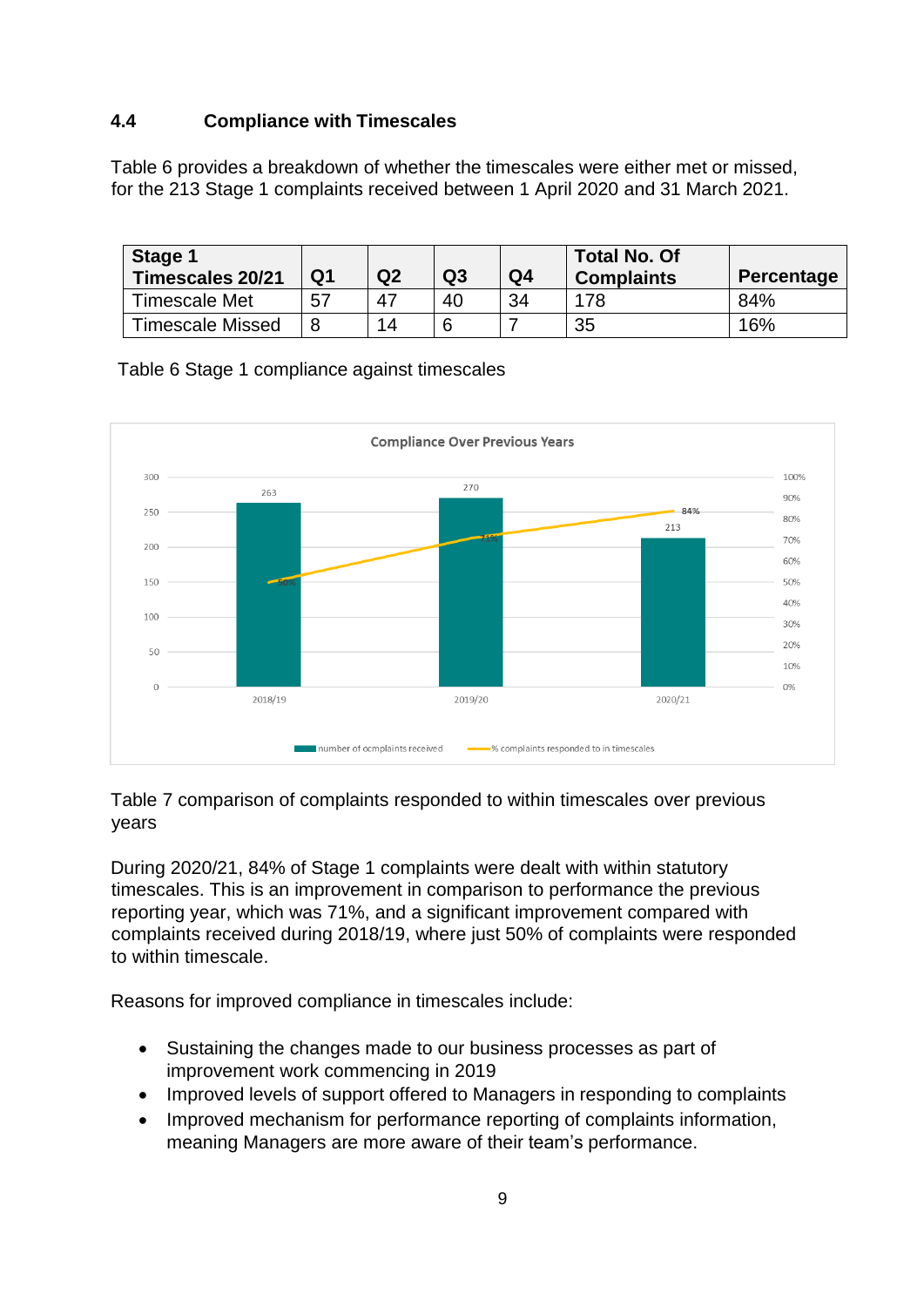

## **Breakdown of Timescales to Respond to Stage 1 Complaints**

Table 8 Breakdown of timescales to respond to Stage 1 complaints

Performance for responding to complaints in timescale dipped in quarter 2 of 2020/21 by 11% but picked up again in the final two quarters. The dip in compliance for quarter two can largely be attributed to the direct impact of Covid-19 on frontline services during that time period.

# **5 Complaints and Informal Feedback from Children and Young People**

#### **5.1 Complaints from Children and Young People**

When Children and Young People contact us to make a complaint, the Participation Team play a key role in providing advocacy support to them throughout the process. The Participation Team also follow-up with Children and Young People at the end of the complaints process, undertaking work to ensure that we are closing the loop and making sure that Children and Young People feel they have been listened to and their concerns taken seriously.

SCT continue to use the Mind of My Own app as a mechanism to encourage feedback from Children and Young People. The SCT management team have commissioned another year of the app, and plans are in place to refresh and launch the app during 2021/22.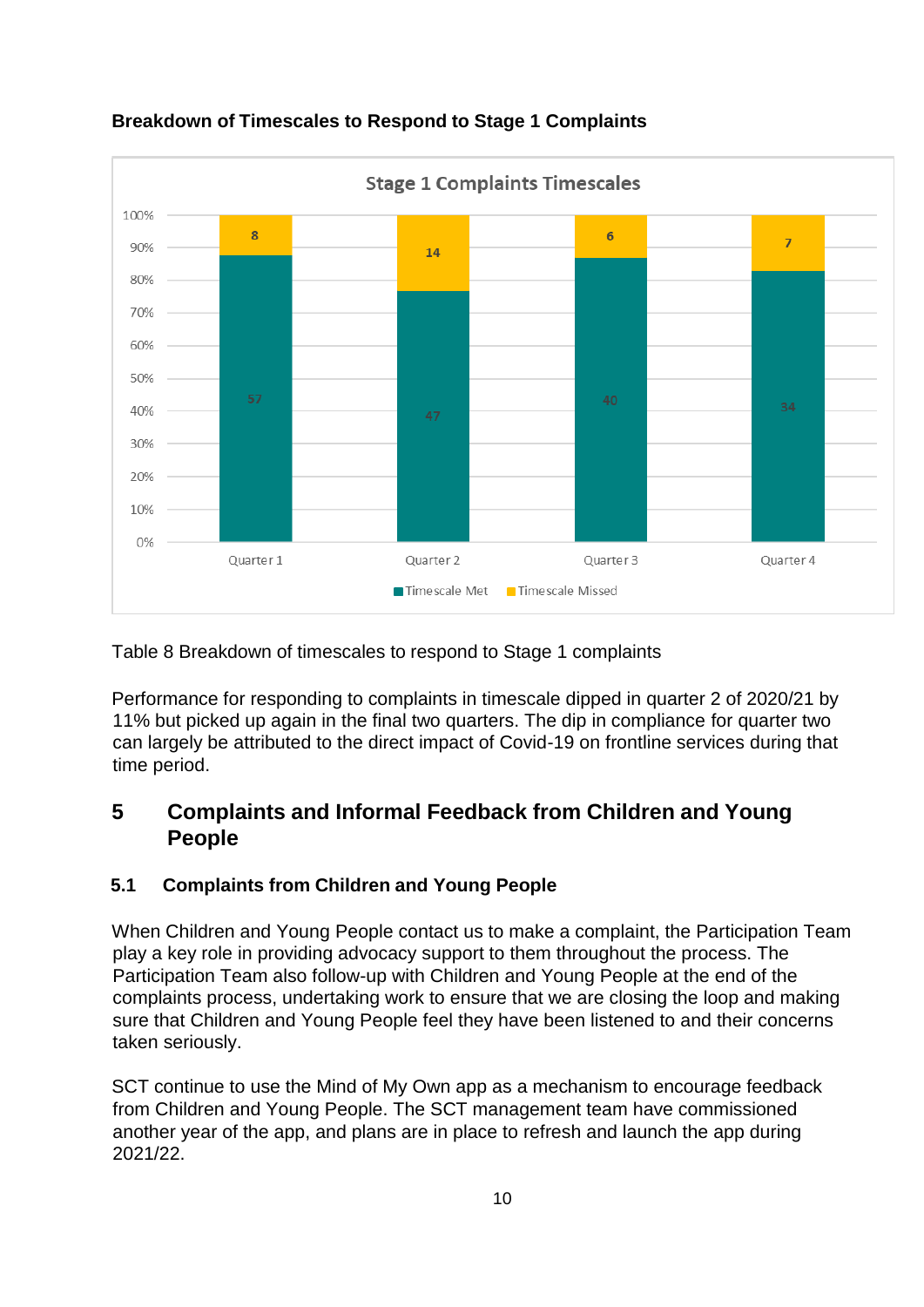#### **5.2 Analysis of Formal Complaints**

During 2020/21 SCT received 40 complaints from Children and Young People, either directly from them or via an advocate; this is six more complaints than the previous year.

In all cases, the Child or Young Person were either contacted by the Participation Team to offer support, or the Children's Society Advocacy Service if the complaint was made through them.

Weekly meetings take place between the Participation Team and the Customer Experience Team to track complaints made by Children and Young People and deal with any issues arising which need to be escalated or resolved.

The learning and themes raised through Children and Young People's complaints are shared in several forums, including:

- through Trust Communication channels
- through the Practitioner Improvement Board
- through the Practice Learning Forum
- shared with the Quality Assurance Service, triangulating with findings from audits and performance data
- shared with Learning & Development
- and shared with the Voices of Sandwell Board and the Care Leavers Forum.



Table 9 Complaints made by Children and Young People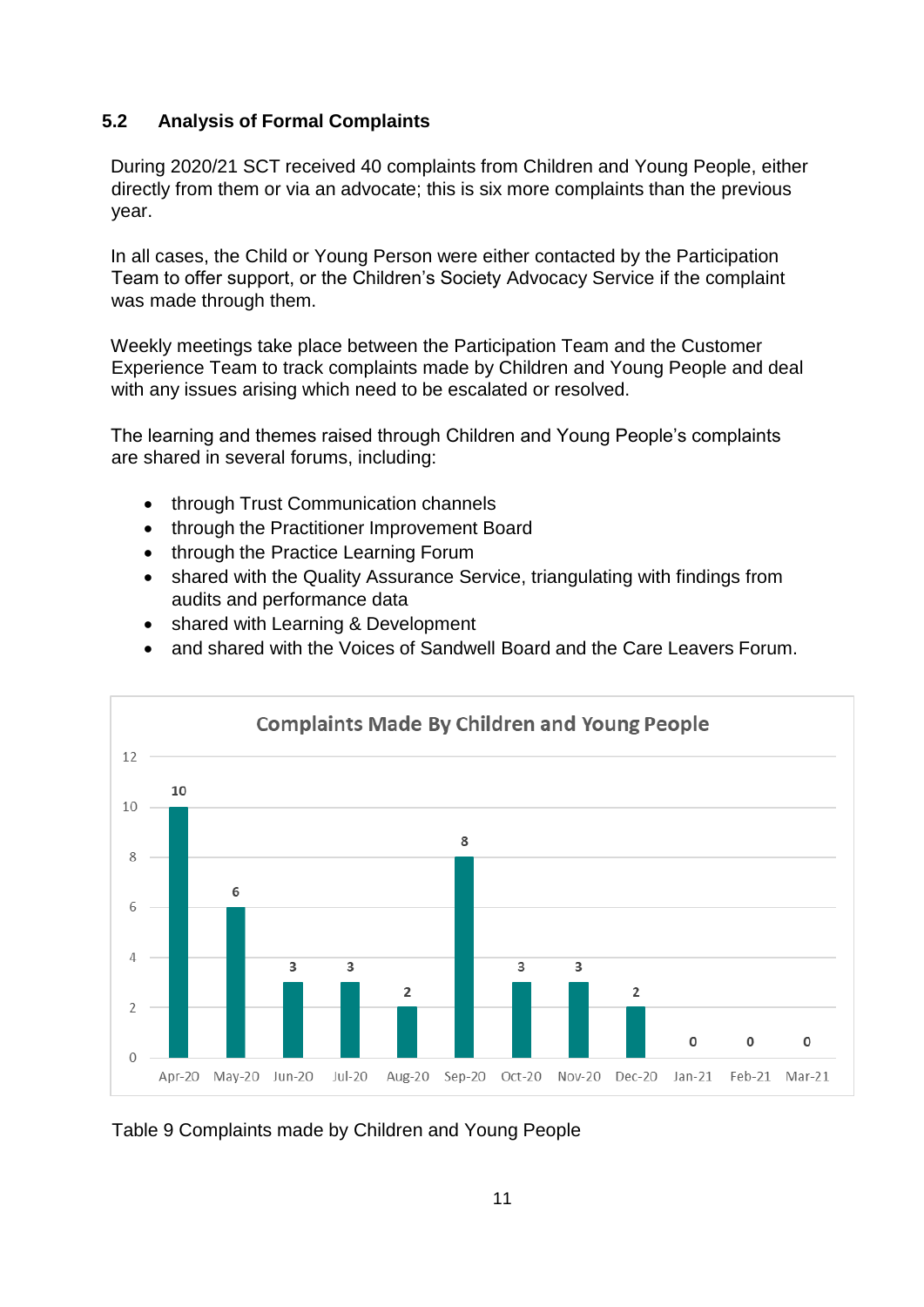In all cases, the Child or Young Person were either contacted by the Participation Team to offer support or supported by Children's Society Advocacy Service if the complaint was made via an advocate. Closing the loop activity was undertaken at the end of the complaints process for each complaint to ensure that Children and Young People were satisfied that their complaint had been responded to and actions completed.

## **5.3 Analysis of Themes of Formal Complaints**

The themes identified from the 40 children's complaints during 2020/21 are:

| <b>Complaint Theme</b>           | <b>No. of Complaints Received</b> |
|----------------------------------|-----------------------------------|
| Actions / Conduct of Worker      | 5                                 |
| <b>Decision Making</b>           | 5                                 |
| <b>Financial Assistance</b>      | 5                                 |
| Not Feeling Listened To          | 5                                 |
| <b>Placement Change</b>          | 5                                 |
| Lack of Support                  | 4                                 |
| <b>Family Time</b>               | 3                                 |
| Delay in sharing minutes/reports | $\overline{2}$                    |
| <b>Poor Communication</b>        | $\overline{2}$                    |
| <b>Change of Social Worker</b>   | 1                                 |
| <b>Issue with Carer</b>          | 1                                 |
| <b>Quality of Service</b>        | 1                                 |
| <b>Support with Social Media</b> | 1                                 |

Table 10 Themes of children's formal complaints

Through tracking the actions of children's complaints, we have highlighted that there is further work to do in the following areas:

- Continue sharing the learning from complaints made by Children and Young People. Engage with and share the learning with existing forums such as the Social Work and Practice Forum
- Work closely with the Advocacy Service to receive regular updates on the cases they are dealing with, and to better inform our closing the loop activity.

#### **Actions / Conduct of Worker**

A total of five complaints received from Children and Young People concerned the actions or conduct of their practitioner. Issues raised include:

- Unhappy with a previous Social Worker
- Young Person unhappy with how their Social Worker communicated with them
- Unhappy with the actions of their Social Worker regarding issues raised about placement and information contained within their records
- Feeling frustrated with the Social Worker for not progressing issues raised quickly enough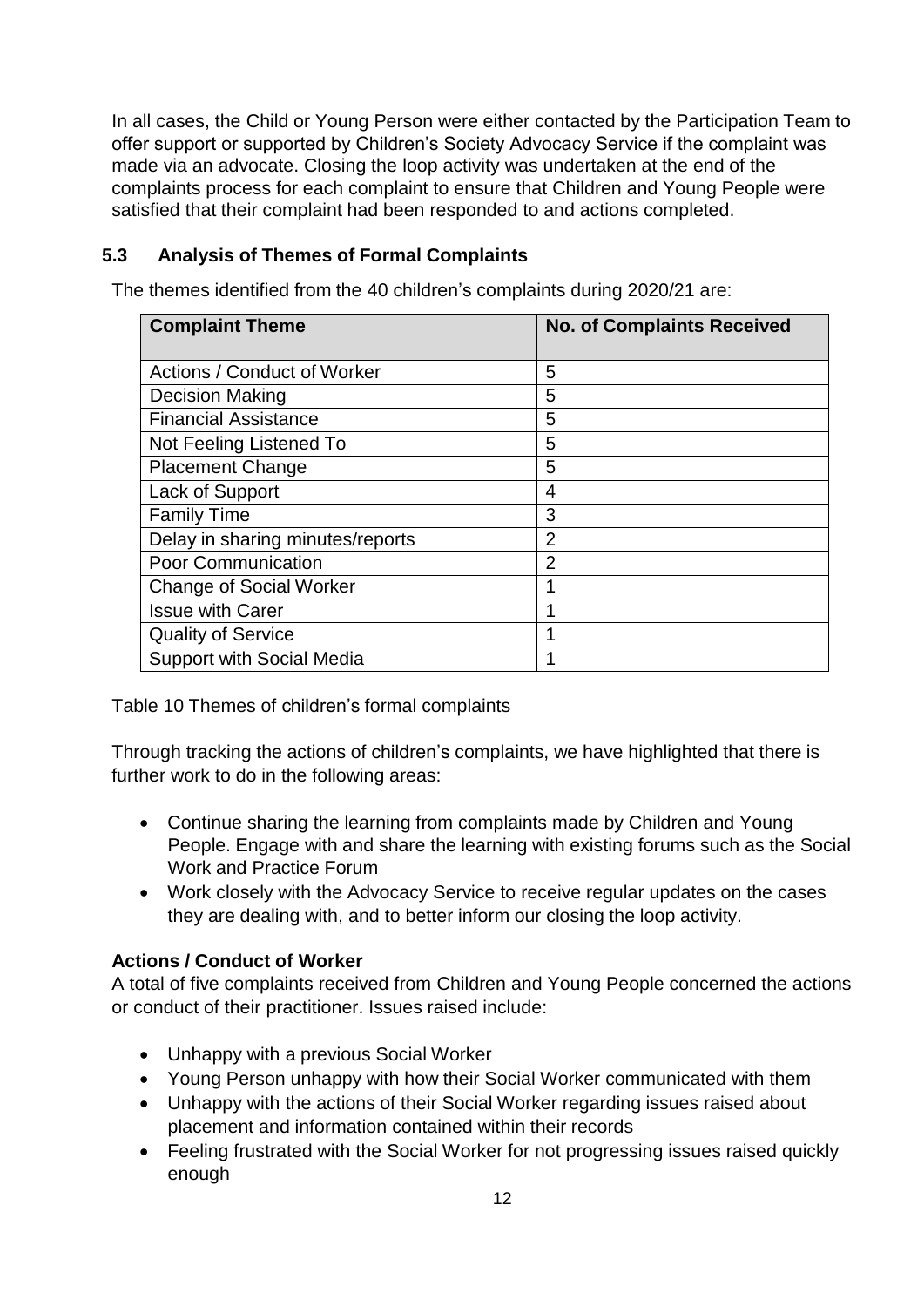## **Decision Making**

We received five complaints from Children and Young People regarding our decision making. Issues raised include:

- Unhappy with the decision made by Social Worker regarding purchase of a video game
- Unhappy with decision made by Social Worker regarding body piercing
- Unhappy with decisions made by their placement
- Unhappy with decision to change their Social Worker

## **Financial Assistance**

Five complaints were made by Children and Young People in relation to financial assistance. Issues raised include:

- Complaint about the difference in independent living allowance received in other authorities
- Missing savings whilst in care
- Payment of university fees

## **Not Feeling Listened To**

Five complaints were made by Children and Young People in relation to not feeling listened to. Issues raised include:

- Does not feel listened to by their Carer regarding having a mobile phone
- Young Person does not feel listened to when it concerns decisions being made at their placement
- Young Person does not feel listened to by their Social Worker

# **Placement Change**

A total of five complaints received from Children and Young People regarding their placement. Issues raised include:

- Young Person unhappy with arrangements made for placement move
- Feeling unsupported with living arrangements
- Unhappy with the decision made to remove from Carers

#### **Lack of support**

A total of four complaints received from Children and Young People were around feeling unsupported. Issues raised include:

- Feeling frustrated with arrangements for delivering their siblings Christmas presents
- Feeling unsupported by their Social Worker with their feelings regarding their placement and lack of friends
- Feeling unsupported by their Social Worker in accessing health services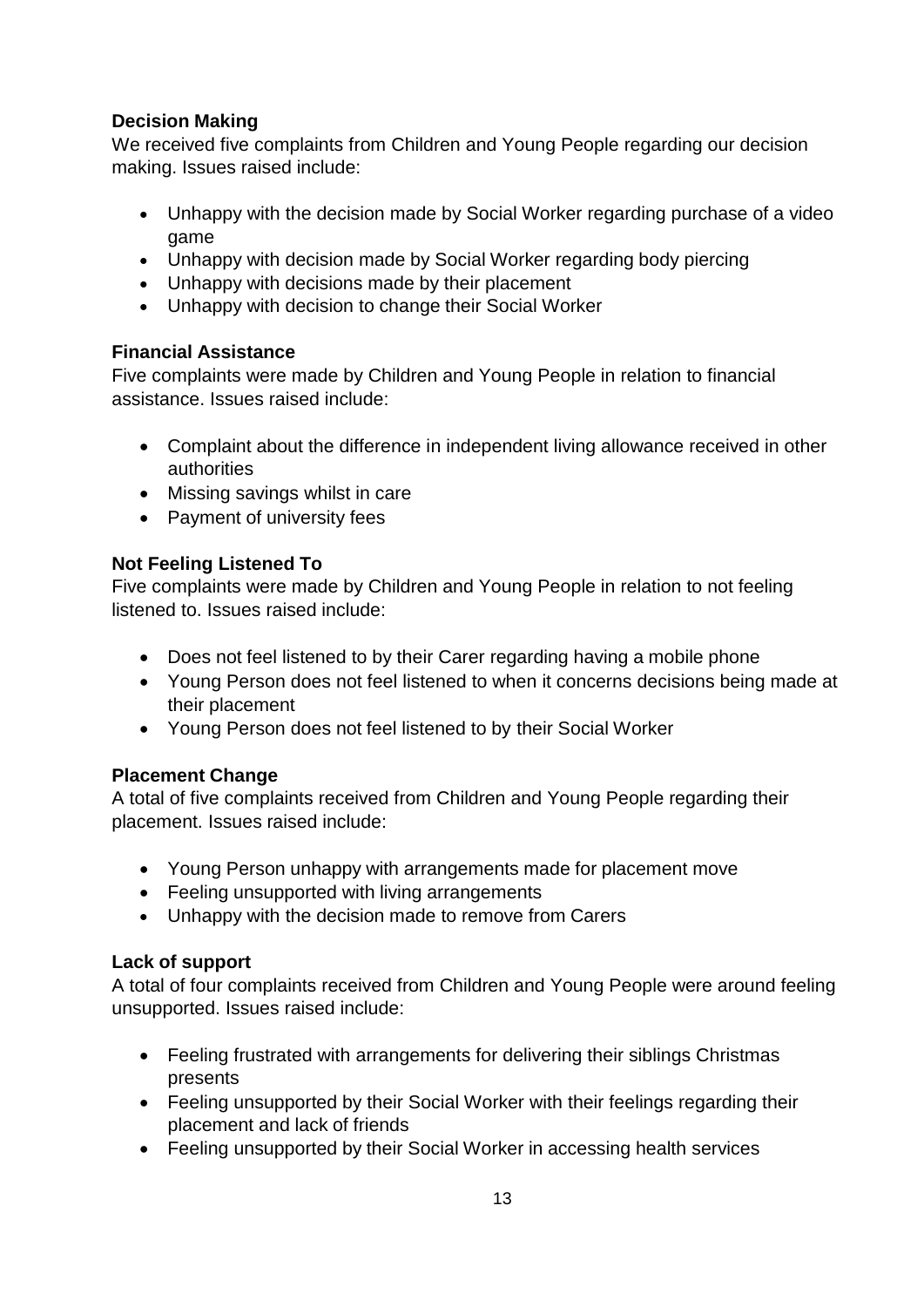• Feeling unsupported in progressing previous issues raised around driving licence application and their Social Worker

#### **Family Time**

Three complaints were made by Children and Young People regarding family time. The issues raised are:

- Unhappy with the arrangements for family time with their children
- Young Person expressed desire to have family time with members of his family

#### **Delay in Sharing Minutes/Report**

We received two complaints from Children and Young People concerned about delays in receiving paperwork. Issue raised include:

- Complaint received around lack of lifestory work
- Complaint received around lack of documents including bus pass and passport

#### **Poor Communication**

We received two complaints from Children and Young People concerned about poor communication. Issue raised include:

- Social Worker not informing of details about meetings in a timely way
- Poor communication regarding progressing citizenship application

#### **Change of Social Worker**

We received one complaint from a Young Person concerned that their Social Worker had been changed without any notice given.

#### **Issue with Carer**

We received one complaint where a Young Person made a complaint against their Carer.

#### **Quality of Service**

We received one complaint from a Young Person who raised a complaint concerning several issues about the care they were receiving and their Social Worker.

#### **Support with Social Media**

We received one complaint from a Young Person who raised a concern regarding removal of content previously uploaded onto a social media platform.

#### **5.4 Analysis of Informal Feedback**

During 2020/21 23 Children and Young People contacted us to provide informal feedback, this is a 30% decrease compared to the previous reporting year.

Informal feedback is defined as an expression of dissatisfaction made by any channel other than the formal complaints process. Feedback can be made in person, online though Mind of My Own, I say or via the telephone.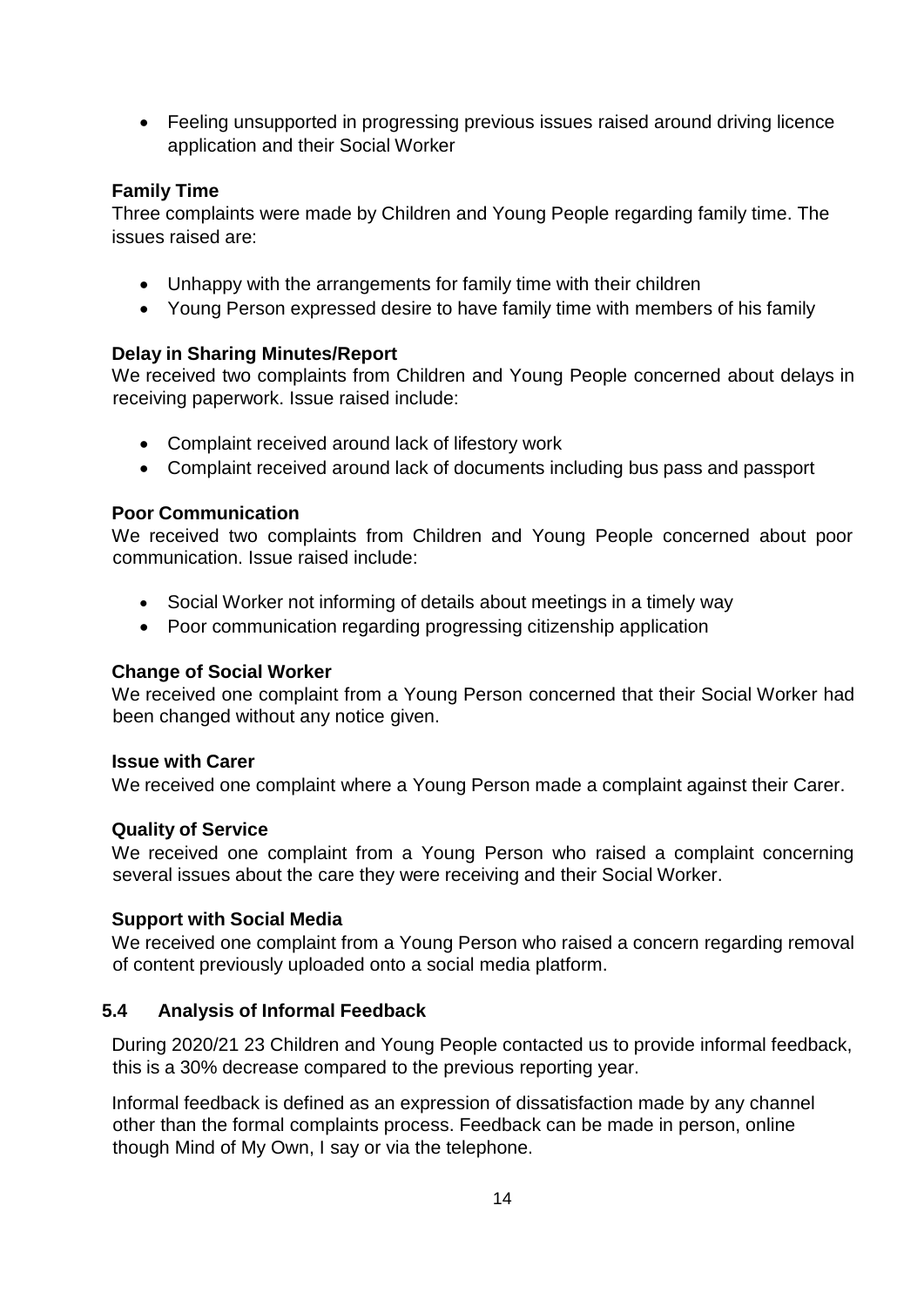In all instances of informal feedback, the Young Person was contacted by the Participation Team or Social Worker, this initial contact ensured that:

- The child was aware of their rights
- The nature of the feedback was understood and agreed by Young Person and Participation Team
- The Participation Team explained the process to the Young Person

#### **5.5 Analysis of Themes of Informal Feedback from Children and Young People**

| <b>Informal Feedback Theme</b> | <b>Feedback Received</b> |
|--------------------------------|--------------------------|
| Loneliness/Anxiety             | 5                        |
| <b>Placement Change</b>        | 4                        |
| <b>Change of Social Worker</b> | 3                        |
| Not Feeling Listened To        | 3                        |
| Self-Harm                      | 3                        |
| <b>Bereavement</b>             | 1                        |
| <b>Bullying</b>                | и                        |
| Education                      | и                        |
| <b>Financial Assistance</b>    | и                        |
| Violence & Aggression          | 1                        |
| <b>Total</b>                   | 23                       |

Table 11 Themes of children's informal feedback

The Participation Team will identify an issue raised by Children and Young People and determine whether they are expressing dissatisfaction. The informal feedback will be dealt with by the practitioner to resolve the concern raised, and the Participation Team will undertake closing the loop activity at the end of the process. This includes contacting the Young Person to find out about their experience and if they feel satisfied with both the process and the outcome.

#### **5.6 Learning from Children's Formal Complaints and Informal Feedback**

Below is a summary of the learning from both formal complaints and informal feedback received during 2020/21.

| <b>Theme of Complaint /</b><br><b>Feedback</b> | <b>Learning Identified</b>                                                                                                  |
|------------------------------------------------|-----------------------------------------------------------------------------------------------------------------------------|
| <b>Actions / Conduct of</b>                    | It is important that all staff are fully aware of the criteria for                                                          |
| the Worker                                     | Young People to access Leaving Care services and for them<br>to be clear on the type of service they can expect.            |
|                                                | Information about the Leaving Care Service has been shared<br>with staff through team briefings. Employees also promote the |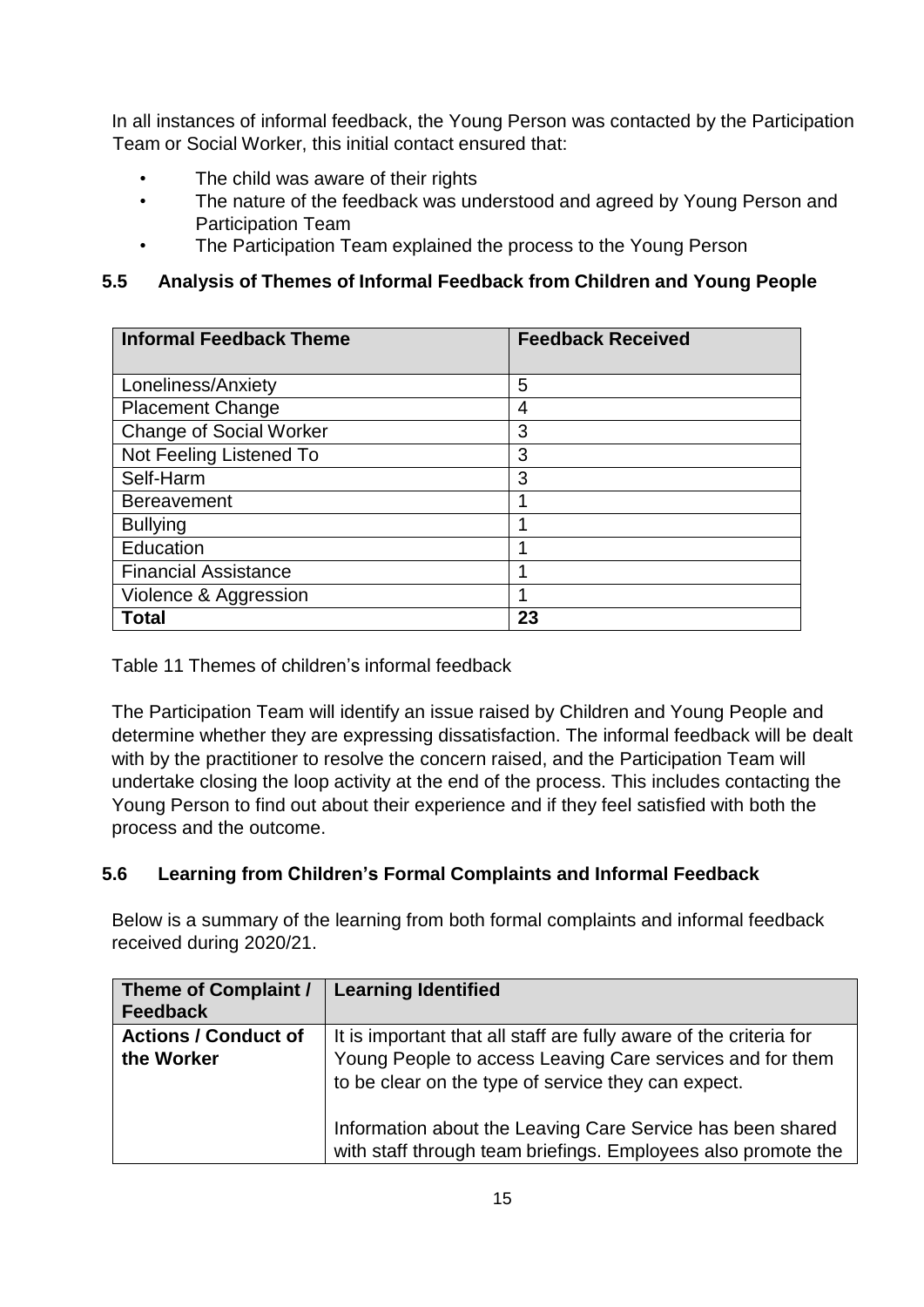| Theme of Complaint /<br><b>Feedback</b> | <b>Learning Identified</b>                                                                                                                                                                                                                                                                                                     |
|-----------------------------------------|--------------------------------------------------------------------------------------------------------------------------------------------------------------------------------------------------------------------------------------------------------------------------------------------------------------------------------|
|                                         | Local Offer for Care Leavers, which is also available on the<br>Trust's website.                                                                                                                                                                                                                                               |
|                                         | We must ensure that any decisions that are made are clearly<br>communicated and recorded on Young People's files, with a<br>rationale provided if there is an exception to any<br>circumstances to a Young Person receiving services from<br>SCT.                                                                              |
|                                         | We have reiterated this important message through existing<br>Trust Communication channels and team meetings.                                                                                                                                                                                                                  |
|                                         | We must ensure that every effort is made for Young People to<br>attend their Children in Care Review Meetings.                                                                                                                                                                                                                 |
|                                         | This message was shared across the Trust and in specific<br>team meetings and our audits evidenced that Children and<br>Young People are encouraged to participate in their reviews<br>so that they can contribute to their plans and actively<br>participate in achievement of outcomes.                                      |
|                                         | Reflective discussions are also held with Social Workers to<br>reflect on the learning from complaints and identify what we<br>could have done differently to ensure that mistakes are not<br>repeated in the future.                                                                                                          |
|                                         | Learning and any identified service improvements resulting<br>from complaints are being progressed jointly alongside the<br><b>Quality Assurance Service.</b>                                                                                                                                                                  |
| <b>Decision Making</b>                  | It is important that we listen when Young People are telling us<br>of their wishes and feelings about their current placements.<br>This avoids additional anxiety or distress for the Young<br>Person. It also reassures the Young Person that we do listen<br>to their views and helps build and maintain good relationships. |
|                                         | Employees have attended briefing sessions around SCT's<br>Purpose, Ethos and Standards which reiterate how we should<br>work with our children and families. We will also take forward<br>learning and any identified service improvements resulting<br>from complaints alongside the Quality Assurance Service.               |
| <b>Financial Assistance</b>             | Where there are changes to policy regarding payments, it is<br>crucial that these changes are communicated in a timely way                                                                                                                                                                                                     |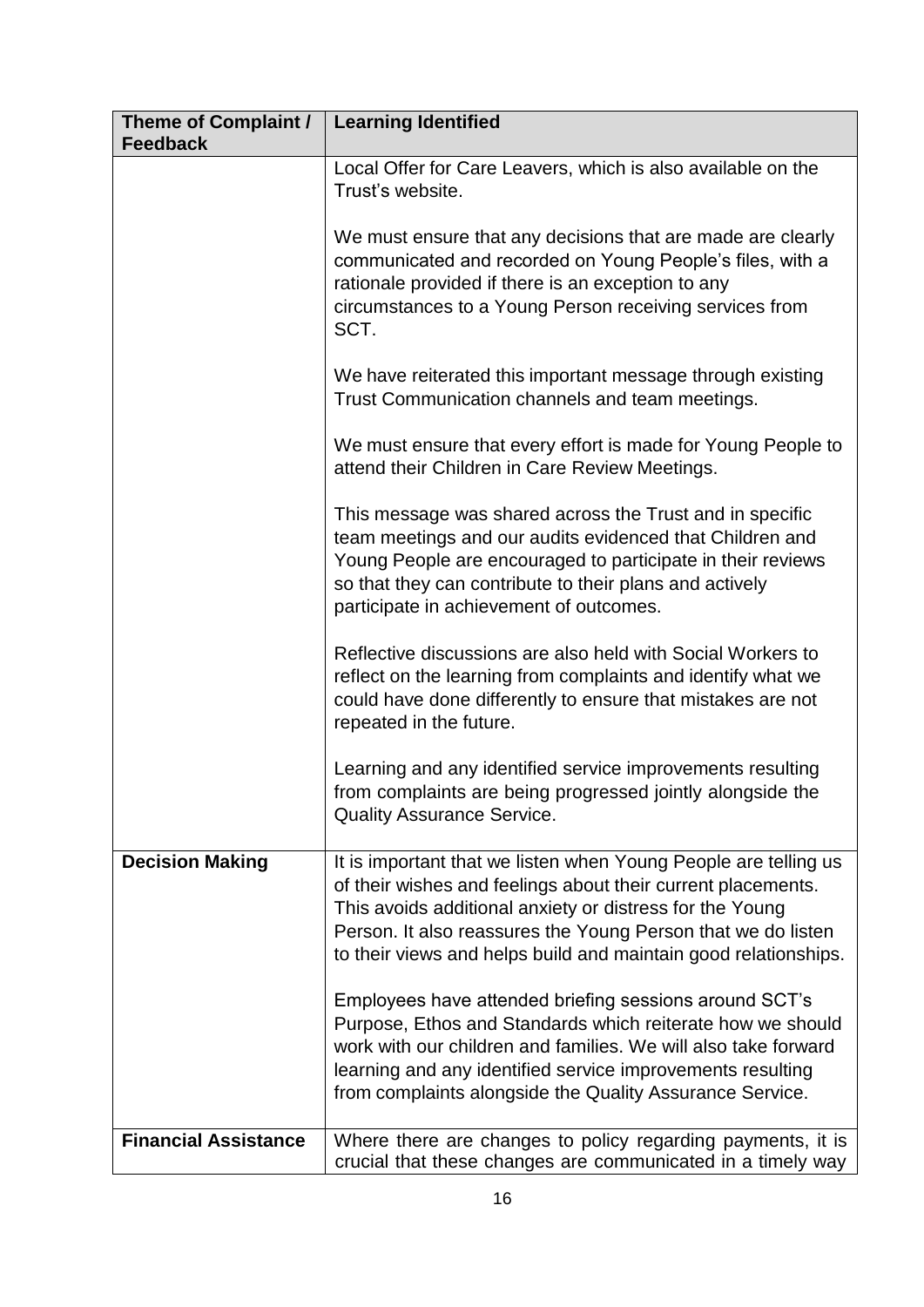| <b>Theme of Complaint /</b><br><b>Feedback</b> | <b>Learning Identified</b>                                                                                                                                                                                                                                                                                                                                                                             |
|------------------------------------------------|--------------------------------------------------------------------------------------------------------------------------------------------------------------------------------------------------------------------------------------------------------------------------------------------------------------------------------------------------------------------------------------------------------|
|                                                | to avoid causing anxiety and to ensure that Young People are<br>aware of plans moving forward.                                                                                                                                                                                                                                                                                                         |
|                                                | This information was communicated across the Trust and<br>discussed in service and team meetings.<br>We must ensure that Young People are aware of how much<br>savings they are entitled to and have each year, so when they<br>turn 18 we are aware of how much each Young Person will<br>receive - this action should be captured during Children in Care<br>reviews.                                |
|                                                | A project group has been established that is looking into how<br>Savings for Children and Young People are managed, in order<br>to avoid similar complaints in the future.                                                                                                                                                                                                                             |
| Not feeling listened to                        | We recognise that we must clearly explain to Children and<br>Young People the different ways in which they can contact us.                                                                                                                                                                                                                                                                             |
|                                                | During 2020/21 we have significantly improved our website to<br>make it easier for Children and Young People to contact us<br>and access relevant information. We also developed simple<br>guidance aimed at Children and Young People explaining how<br>to make a complaint and what they should expect when they<br>do make contact with us.                                                         |
|                                                | We must ensure that when we are communicating with children<br>and Young People that we allow them to be able to express<br>themselves without interruption. This will ensure that Young<br>People feel confident in sharing their feelings and wishes with<br>us, and feedback to us any concerns they may have.                                                                                      |
|                                                | It is important to engage with our partners early to work together<br>in providing solutions for Children and Young People.                                                                                                                                                                                                                                                                            |
|                                                | We ensure that Young People are made aware of how they can<br>tell us how they are feeling, good and bad, through using Mind<br>of My Own. The use of this platform is encouraged at reviews,<br>and is promoted internally through existing communication<br>channels, induction and training. This is also discussed with our<br>Children and Young People's through the various forums in<br>place. |
| <b>Placement Change</b>                        | In order to ensure that Social Workers share consistent advice<br>to Foster Carers, relevant policies and procedures were shared<br>across SCT to ensure that Foster Carers who express an<br>interest in becoming adopters are made fully aware of the<br>scope and remit of what support is available.                                                                                               |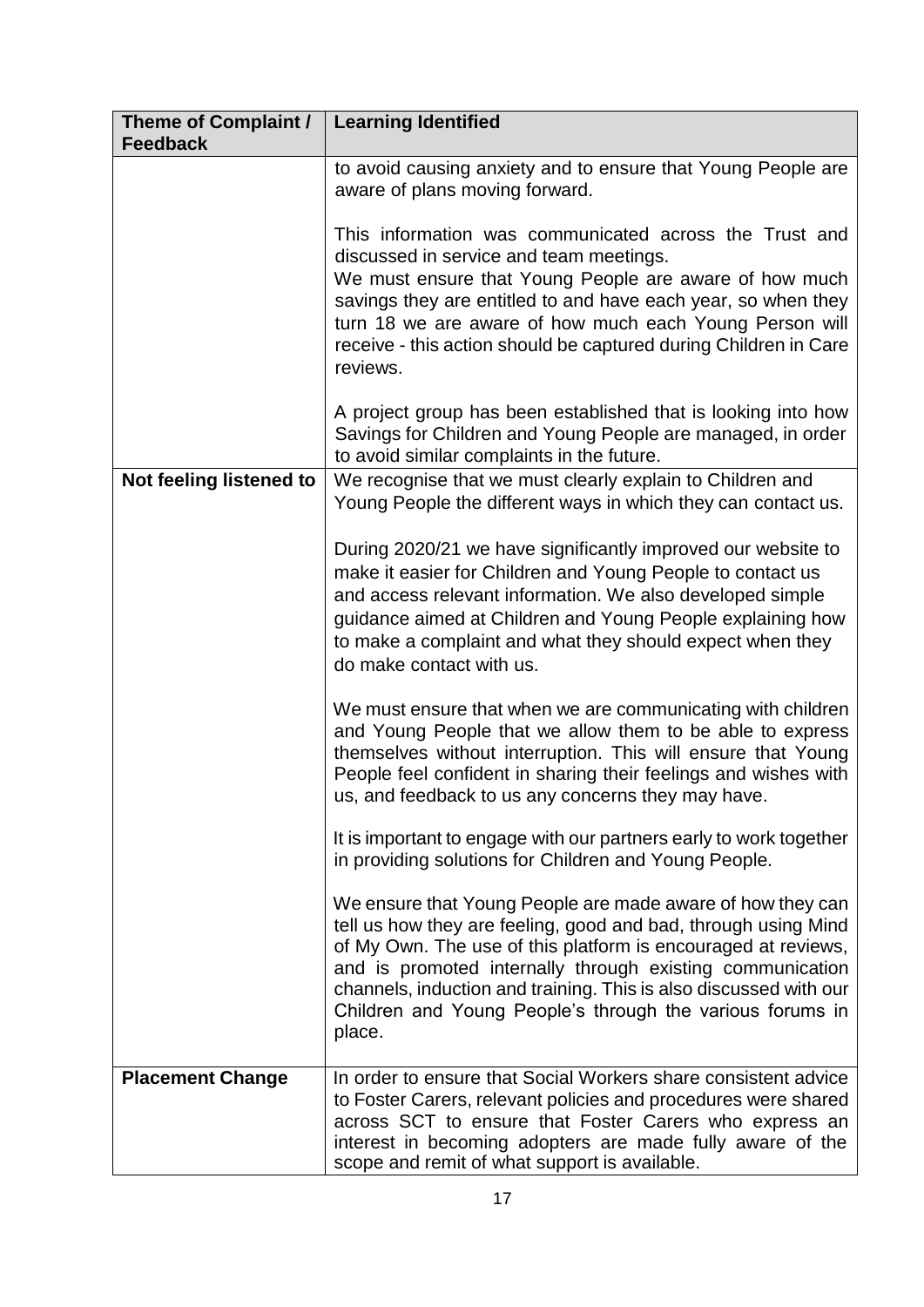| <b>Theme of Complaint /</b><br><b>Feedback</b> | <b>Learning Identified</b>                                                                                                                                                                                                                                                                                                                                                                                                                                                                                                     |
|------------------------------------------------|--------------------------------------------------------------------------------------------------------------------------------------------------------------------------------------------------------------------------------------------------------------------------------------------------------------------------------------------------------------------------------------------------------------------------------------------------------------------------------------------------------------------------------|
|                                                |                                                                                                                                                                                                                                                                                                                                                                                                                                                                                                                                |
|                                                | Where Young People are telling us that they wish to remain with<br>their current Carers, we must listen and support where<br>appropriate to do so.                                                                                                                                                                                                                                                                                                                                                                             |
|                                                | Work has been undertaken with the Voices of Sandwell forum<br>around matching Young People to the right foster placement.<br>Matching certificates were introduced once the right placement<br>has been identified. This aims to minimise the number of<br>placement breakdowns and ensure the Young Person can<br>thrive in their new placement.                                                                                                                                                                              |
| <b>Lack of Support</b>                         | We must ensure that Children and Young People feel they are<br>supported in having their needs met and feelings understood.                                                                                                                                                                                                                                                                                                                                                                                                    |
|                                                | This key message will be further explored within the newly<br>established Social Worker and Practitioner forum. The work<br>we do as part of Feedback Fortnight also gauges how well<br>Children and Young People feel listened to. The learning from<br>these events is shared across SCT and any service<br>improvements identified as a result are taken forward by the<br>relevant service area.                                                                                                                           |
| <b>Family Time</b>                             | Parents' own history and life experiences are a crucial part of<br>any assessment undertaken by SCT. It is therefore important<br>that Parents feel part of the decision making for their own<br>Children and understand why it is important that their own<br>involvement with us must be considered and assessed. This<br>will help assure Young People that we are not working against<br>them but will help us in assessing the impact of their<br>experiences upon their caring ability and level of needs as<br>parents. |
|                                                | The identified learning within this theme will be further explored<br>within the newly established Social Worker and Practitioner<br>forum.                                                                                                                                                                                                                                                                                                                                                                                    |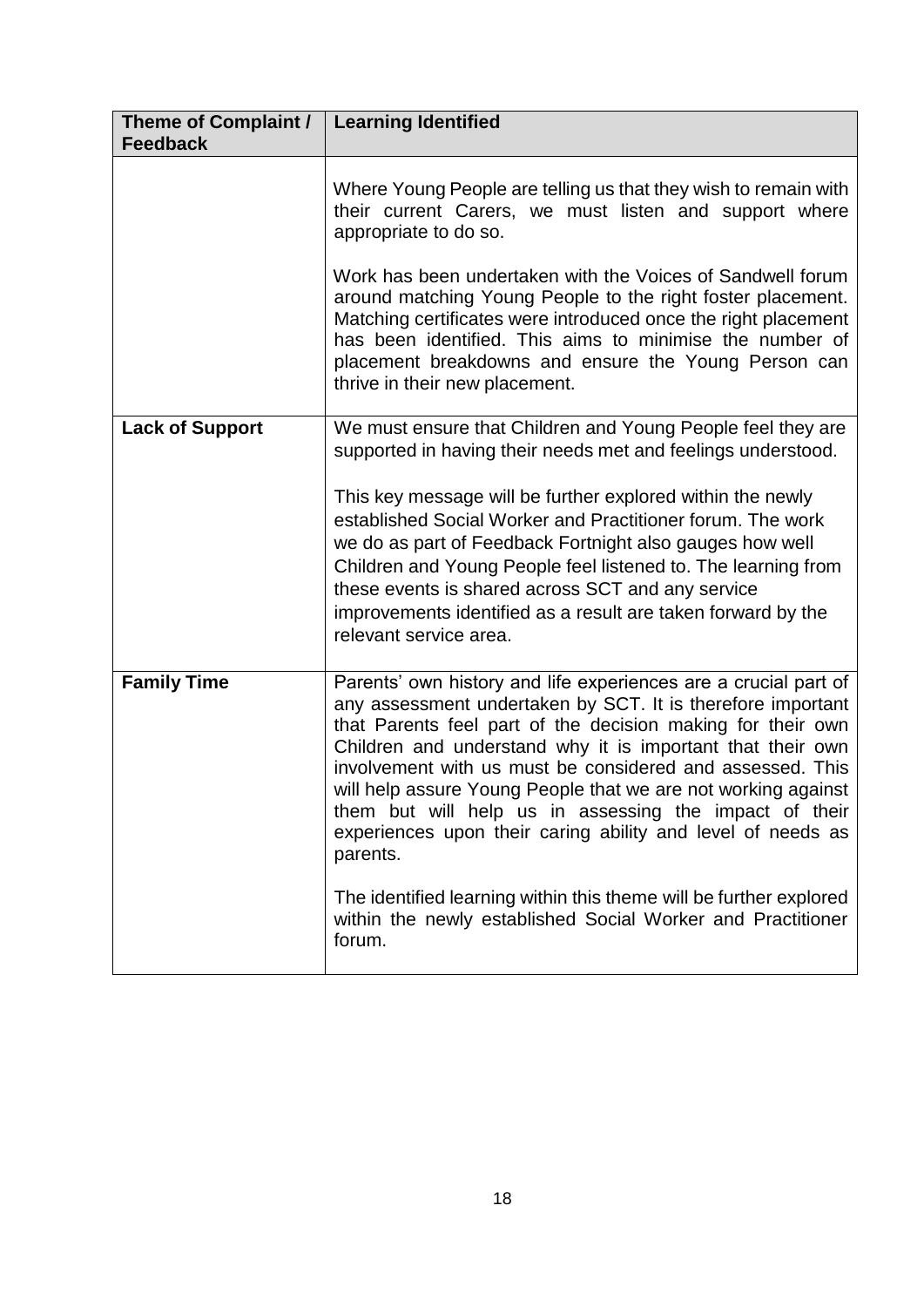| <b>Delay in Sharing</b><br><b>Minutes / Reports</b> | We must ensure we are proactive in progressing applications<br>for key identification documents such as passport applications,<br>in order to avoid delay and disappointment for Children and<br>Young People.                                                              |
|-----------------------------------------------------|-----------------------------------------------------------------------------------------------------------------------------------------------------------------------------------------------------------------------------------------------------------------------------|
|                                                     | We are exploring the option of broadening the staff group who<br>currently use procurement cards across all relevant parts of the<br>service as a means of speeding up applications for key<br>documentation such as citizenship applications and passport<br>applications. |

| <b>Theme of Complaint /</b><br><b>Feedback</b> | <b>Learning Identified</b>                                                                                                                                                                                                                                                                                                                                                                                                                                                                                                                               |
|------------------------------------------------|----------------------------------------------------------------------------------------------------------------------------------------------------------------------------------------------------------------------------------------------------------------------------------------------------------------------------------------------------------------------------------------------------------------------------------------------------------------------------------------------------------------------------------------------------------|
|                                                | It is crucial that Lifestory books and work alongside Later in Life<br>Letters are completed in a timely way and in line with supporting<br>Children and Young People in understanding their life journey.<br>This message has been shared across the service via existing<br>communication channels and discussed within team and<br>service meetings.                                                                                                                                                                                                  |
| <b>Poor Communication</b>                      | Social Workers not informing Children and Young People of<br>details about meetings in a timely way                                                                                                                                                                                                                                                                                                                                                                                                                                                      |
|                                                | Young People should not feel that decisions are being made<br>about them without their input. We must also work hard to<br>ensure that Pathway Plans are completed to a good standard<br>and consider the views of Young People, including what they<br>want to do with their future. We must ensure that Children and<br>Young People have what they need to make sure their<br>meetings or appointments can happen as they should.<br>This key learning will be further explored within the newly<br>established Social Worker and Practitioner forum. |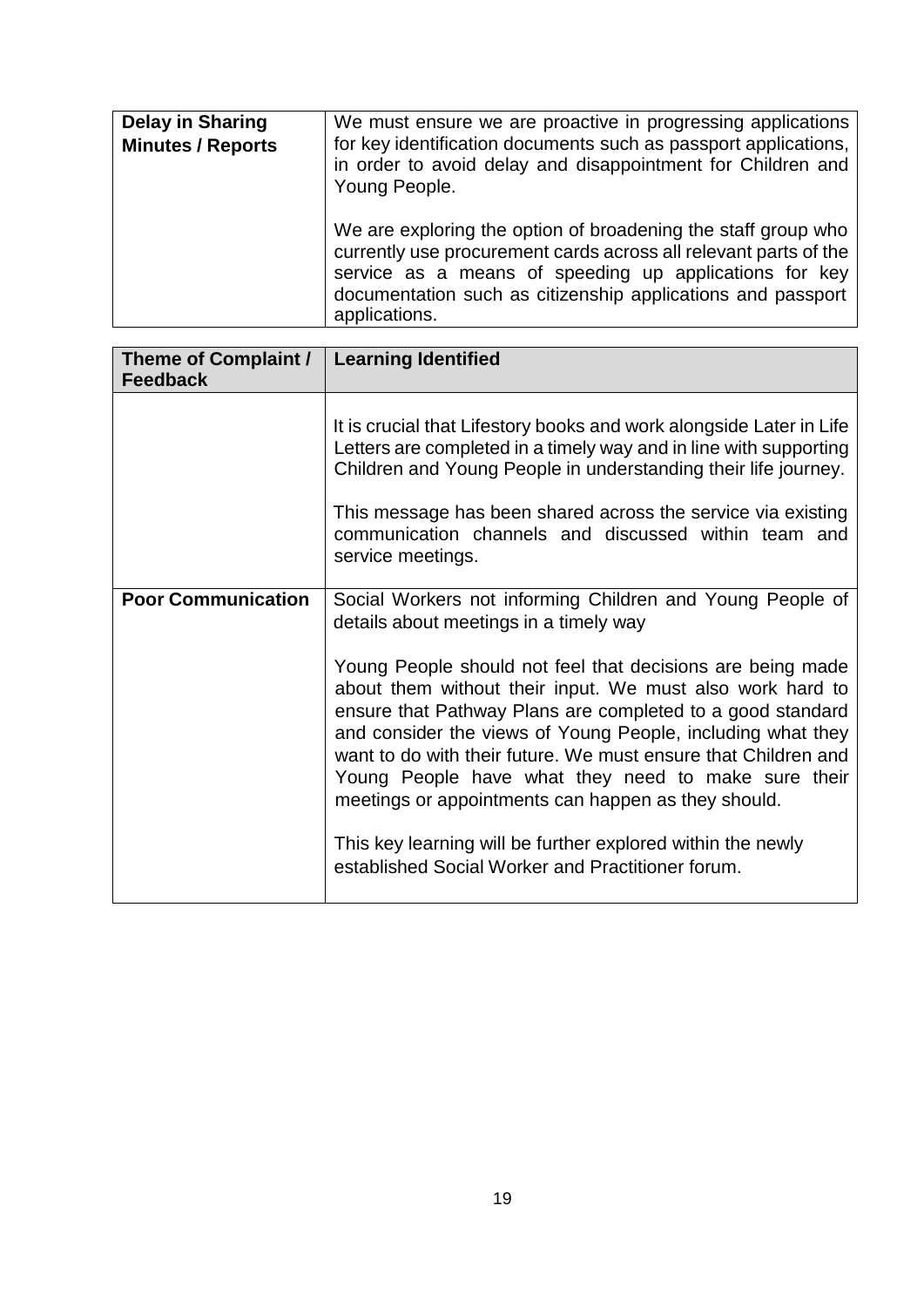| <b>Change of Social</b><br><b>Worker</b> | We must ensure that where there is a change in Social Worker<br>that there is an appropriate handover between the current<br>Social Worker and the new Social Worker. Where this cannot<br>be done, it is important that the Team Manager ensures that<br>the Young Person is informed as soon as possible.<br>Where Young People feedback that they are unhappy with<br>decisions made and wish to change their Social Worker, it is<br>important that we listen and where possible act upon it. Where<br>a change in Social Worker is unavoidable, then we must<br>ensure that we effectively communicate this to Children and<br>Young People so that they understand the decision-making<br>process. Where possible, handovers must take place to avoid                                 |
|------------------------------------------|---------------------------------------------------------------------------------------------------------------------------------------------------------------------------------------------------------------------------------------------------------------------------------------------------------------------------------------------------------------------------------------------------------------------------------------------------------------------------------------------------------------------------------------------------------------------------------------------------------------------------------------------------------------------------------------------------------------------------------------------------------------------------------------------|
|                                          | causing any anxiety for the Young Person, and to also enable<br>the new Social Worker and Young Person to develop a strong<br>relationship.                                                                                                                                                                                                                                                                                                                                                                                                                                                                                                                                                                                                                                                 |
|                                          | In collaboration with the Voices of Sandwell Board and<br>Practitioner Improvement Board (PIB), the<br>Customer<br>Experience Team and Participation Team have developed best<br>practice guidance for changes of Social Worker, and a postcard<br>and letter for departing and new Social Workers, available for<br>different ages. The case transfer protocol has been revised to<br>include the Child's Voice with a focus on handover and direct<br>work sessions undertaken with Children and Young People<br>when Social Workers leave the service. Updates have also<br>been made to our child's file recording system to ensure Team<br>Managers and Workers will not be able to progress to the next<br>stage of the transfer without completing the checklist in the<br>protocol. |

# **6 Mediation**

During 2020/21 we offered 21 complainants who wished to progress to a Stage 2 complaint the opportunity for mediation. Of the 21 requests:

- Two complainants withdrew their request to progress their complaint further
- Two complainants declined mediation and progressed onto a Stage 2 complaint
- Two went through mediation and continued to progress to a Stage 2
- 15 complaints were successfully resolved with no further action

Through mediation we have been able to resolve the majority of complainant's issues successfully without progressing onto a Stage 2 investigation. This means that we are achieving earlier resolution for our Children and Families which will in turn enable relationships between both SCT and our Children and Families to be strengthened.

The offer of mediation has also meant that SCT saved in the region of £52,500 during 2020/21 (based on average figure of £3,500 cost per Stage 2 complaint), which can be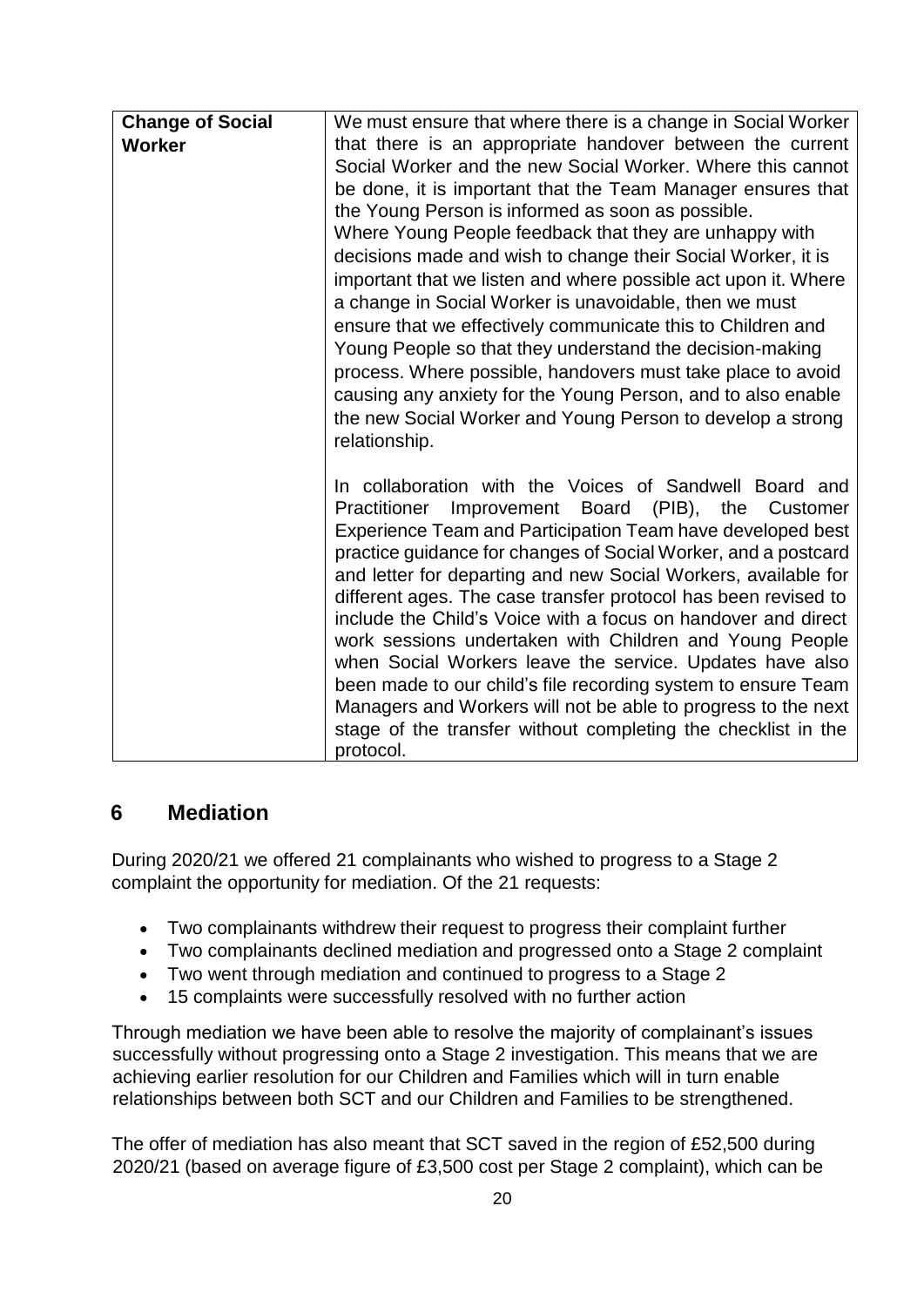reinvested in frontline services.

# **7 Stage 2 Complaints**

During 2020/21 five Stage 2 complaint investigations were concluded. One of the five complaints had escalated to Stage 2 during 2018/19 however was suspended due to court action and concluded within this reporting year.

## **7.1 Compliance with Timescales**

Four of the five Stage 2 complaints completed during 2020/21 were completed outside of timescales. The average number of days to respond to a Stage 2 complaint was 93 days, whilst this is outside of timescales it is a significant improvement in comparison to the previous reporting year, where the average Stage 2 complaint was completed within 209 days. Two of the complaints were particularly complex in nature, causing the investigation to take longer than the 65-day maximum timescale to conclude.

During 2020/21, the Complaints Lead and Complaints Manager at Sandwell MBC worked together to reduce the number of days taken to respond to Stage 2 investigations. This work will continue into the next reporting year to ensure compliance with statutory timescales in relation to Stage 2 complaints.

## **7.2 Cost of Stage 2 Investigations**

The cost of Stage 2 complaints this year is £10,196, which is approximately £1,656 less than the previous year and includes one more Stage 2 investigation being undertaken this reporting year. There were two investigations where SMBC were able to use internal investigators at no cost to work alongside the Independent Person

| <b>Stage</b><br>$2-By$<br><b>Service</b> | <b>Complaint</b> | <b>Date</b><br><b>TOR</b><br>signed | <b>of</b><br><b>Date</b><br>Adjudication | <b>Date</b><br>closed | <b>No</b><br>οf<br>working<br>days | <b>Cost</b> |
|------------------------------------------|------------------|-------------------------------------|------------------------------------------|-----------------------|------------------------------------|-------------|
| Care<br>Management                       | Person 1         | 23<br>July<br>20                    | 14 Oct 20                                | Oct<br>14<br>20       | 57                                 | £1,017      |
| Care<br>Management                       | Person 2         | 18<br>Aug<br>21                     | <b>10 March 21</b>                       | 10<br>March<br>21     | 139                                | £6,445      |
| Care<br>Management                       | Person 3         | 27<br>Aug<br>20                     | 3 Feb 21                                 | 3.Feb 21              | 88                                 | £360        |
| in<br>Children<br>Care                   | Person 4         | 8 Dec 20                            | 21 Apr 21                                | 21<br>Apr<br>21       | 89                                 | £2,374      |
| <b>Total</b>                             |                  |                                     |                                          |                       |                                    | £10,196     |

Table 12 above shows the costs for Stage 2 investigations concluded in 2020/21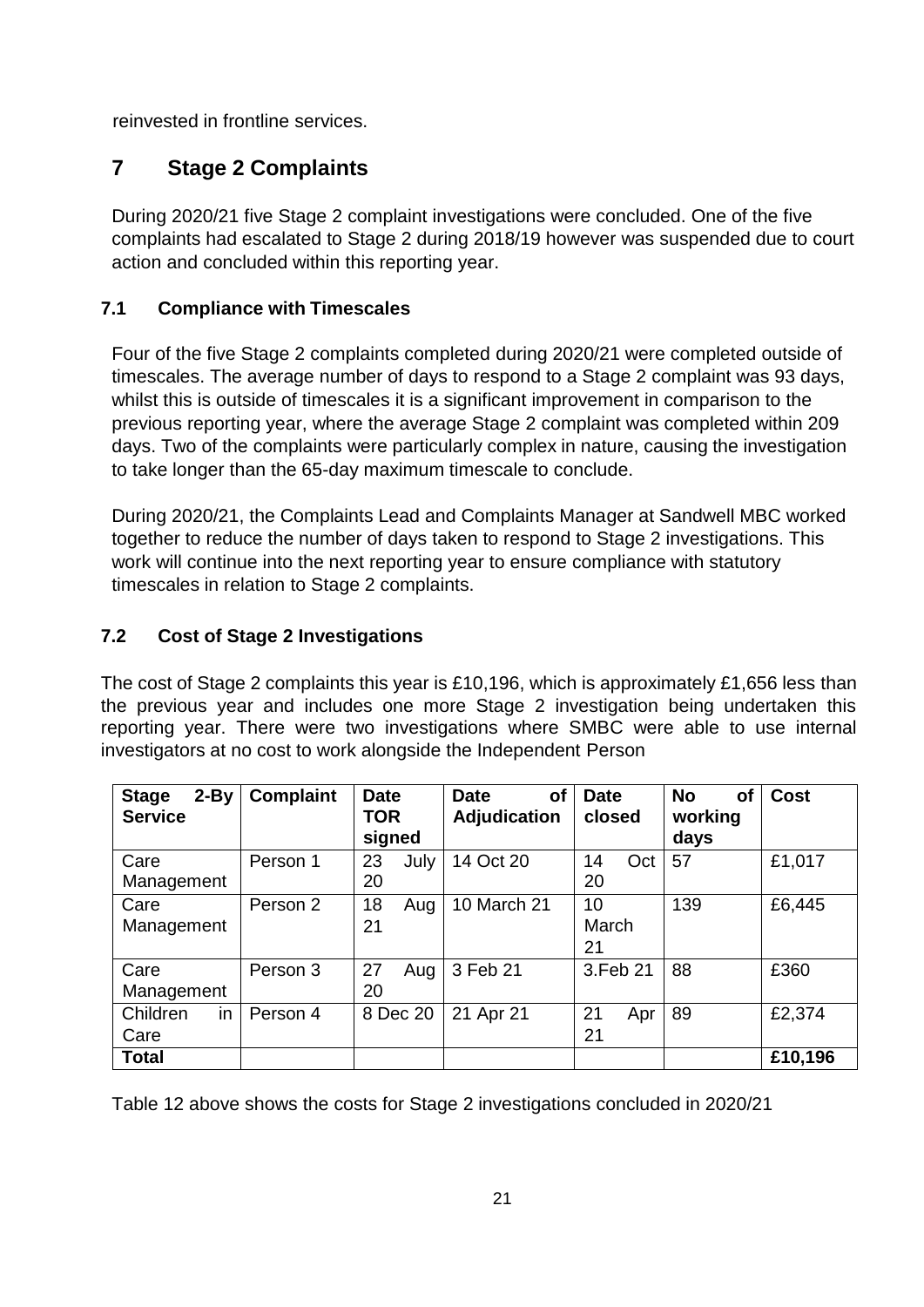# **8 Stage 3 Complaints**

SCT received one request for a Stage 3 review panel during 2020/21, which was declined due to the request not meeting existing policy.

# **9 Local Government Ombudsman Complaints**

The Ombudsman raised three matters with SCT during 2020/21, of which:

- For one complaint the Ombudsman stated they would not investigate and upheld the findings of the Stage 2 complaint
- For one complaint the Ombudsman deemed was outside of their jurisdiction and therefore, did not investigate
- For one complaint the Ombudsman investigated and found SCT/SMBC to be at fault. Recommendations were made which were implemented

| <b>Decision</b>                                        | <b>Number of decisions against</b><br>category |
|--------------------------------------------------------|------------------------------------------------|
| Upheld and recommendations<br>accepted                 |                                                |
| Closed after initial enquiries - no<br>further actions | ົ                                              |

Table 13 Outcome of Complaints raised with the Ombudsman 2020/21

# **9.1 Learning and Actions Taken Following Ombudsman Complaints**

**Complaint One** - Complaint from Parents that SCT had carried out a flawed Child Protection investigation. The Ombudsman found SCT at fault for not adequately representing the Parent's views when competing the assessment. The Ombudsman also found fault that SCT had failed to provide the Parents with a copy of the assessment in sufficient time.

Following the learning from this complaint, SCT has made significant investment in embedding our practice framework and model, which includes a signs of safety approach to working with children and families. We want our assessments to be consistently robust, demonstrating greater professional curiosity and focus on understanding the root causes of presenting problems.

Use of our Practice Framework and Model will ensure that the quality of our assessments follows a logical sequence thereby reducing the chances of omission of any information, whilst maintaining the quality of information that is included in assessment and its analysis. Our core training offer, complimented by the recent introduction of reflective spaces and greater offer of support for managers and practitioners is evidence of our commitment towards improving the quality of overall practice, including assessments being undertaken with children and families.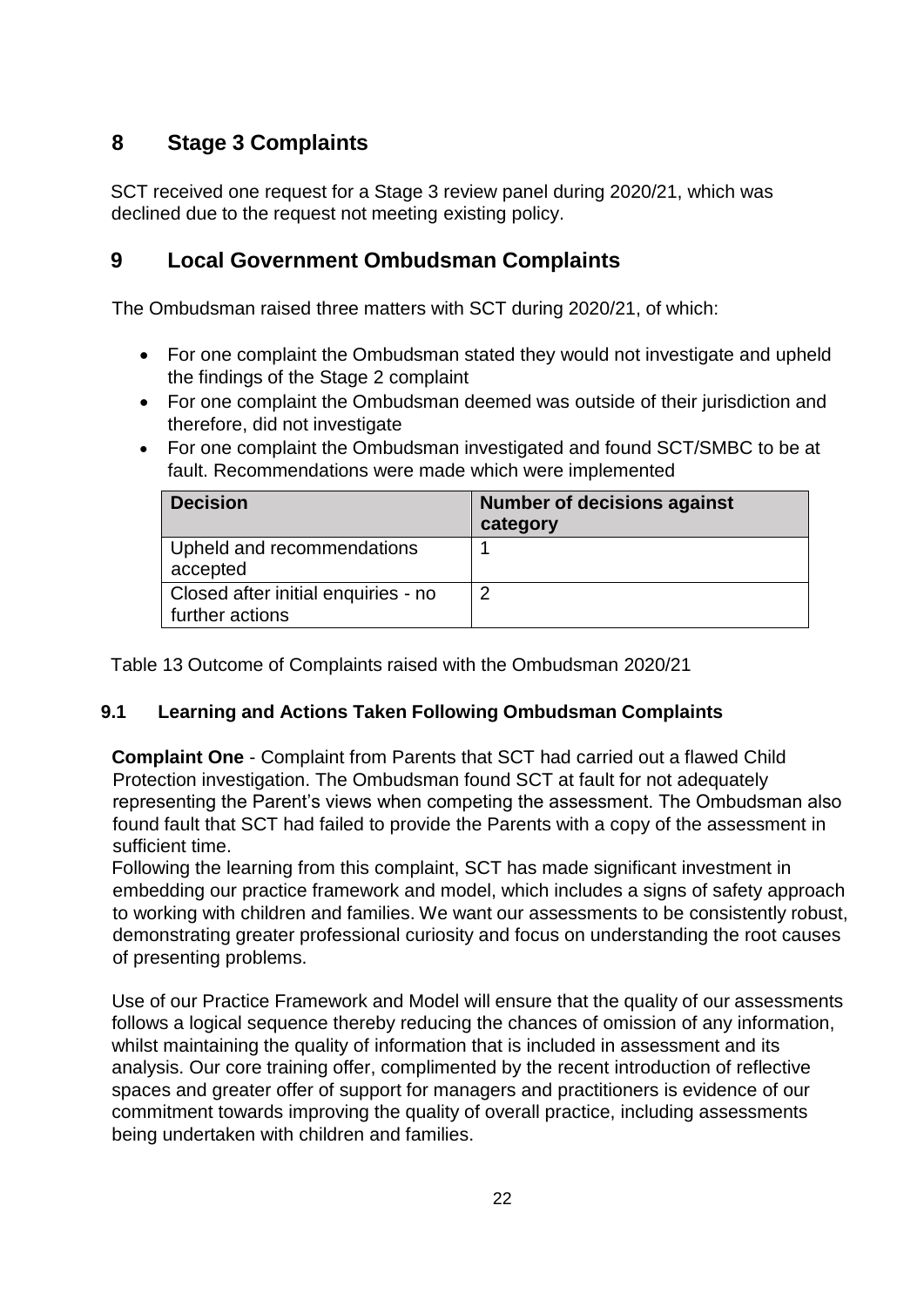We also issued communication across the Trust reminding Social Workers and Practitioners to ensure that relevant reports are sent to all participants well in advance of any meetings.

SCT also provided evidence to the Ombudsman of the apology issued to the Parents and a compensatory payment made of £250.

# **10 Analysis of Themes of Complaints**

The table below identifies complaints categorised by theme.

| <b>Complaint Theme</b>                | No. of<br><b>Complaints</b><br><b>Received</b> |
|---------------------------------------|------------------------------------------------|
| Actions / Conduct of Worker           | 70                                             |
| <b>Decision Making</b>                | 26                                             |
| Poor Communication                    | 17                                             |
| <b>Financial Assistance</b>           | 15                                             |
| Lack of support                       | 15                                             |
| <b>Family Time</b>                    | 14                                             |
| <b>Accuracy of Assessment/Reports</b> | 10                                             |
| Quality of service                    | 9                                              |

| <b>Placement Changes</b>                |   |
|-----------------------------------------|---|
| Not Feeling Listened To                 | 6 |
| Inappropriate Disclosure of Information | 6 |
| <b>Delay in Receiving Services</b>      | 6 |
| Delays in sharing minutes/reports       | 5 |
| <b>Social Work Process</b>              | 3 |
| Social Media Concern                    |   |
| <b>Issue with Carer</b>                 |   |
| <b>Change in Social Worker</b>          |   |
| <b>Access to Services</b>               |   |

Table 14 Breakdown of complaint themes 2020/21

Four of the top five themes of complaints received during 2020/21 are the same as those in the previous year. This tells us that we need to do more to learn from complaints with these specific themes. This will be addressed through improvement activity during 2021/22.

Table 15 below shows the top five complaints themes in 2020/21 where complaints have been either fully or partially upheld.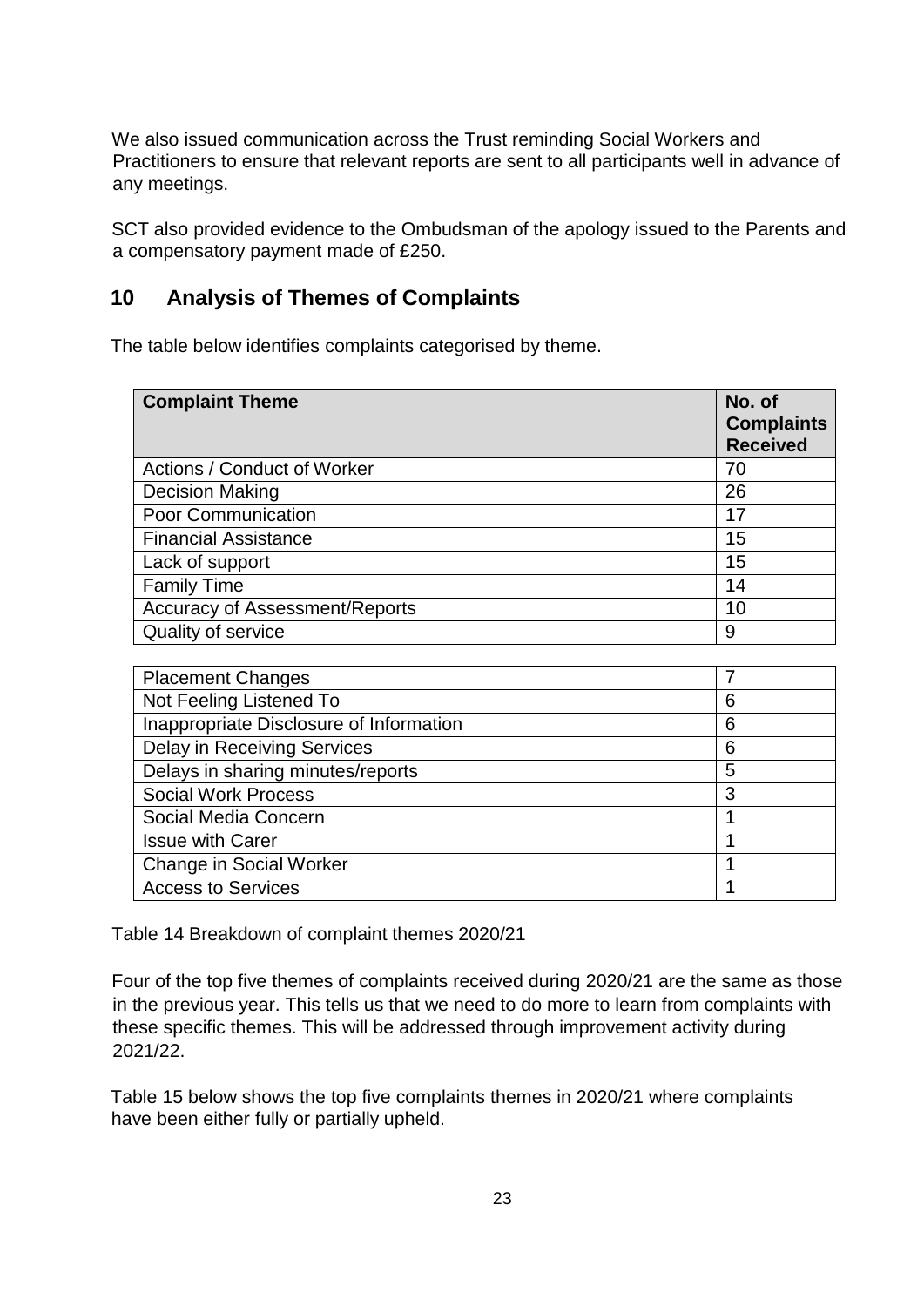| <b>Theme</b><br>2019/20                                                    | <b>Upheld/Part</b><br><b>Upheld</b> | <b>Theme</b><br>2020/21        | <b>Upheld/Part</b><br><b>Upheld</b> |
|----------------------------------------------------------------------------|-------------------------------------|--------------------------------|-------------------------------------|
| Actions / Conduct of<br>Worker                                             | 49                                  | Actions / Conduct of<br>Worker | 36                                  |
| <b>Poor Communication</b>                                                  | 24                                  | <b>Decision Making</b>         | 17                                  |
| <b>Financial Assistance</b>                                                | 20                                  | <b>Poor Communication</b>      | 13                                  |
| Lack of Support                                                            | 18                                  | <b>Financial Assistance</b>    | 11                                  |
| Delay in Sharing Minutes /<br>Report<br>and<br><b>Contact Arrangements</b> | 14                                  | Lack of Support                | 9                                   |

Table 15 Top five themes – 2019/20 and 2020/21

# **11 Learning from Complaints**

Learning from complaints continues to be a significant focus of improvement work during 2020/21. During this time, we have developed strong links with the Quality Assurance Service to ensure that learning from complaints is triangulated alongside other intelligence, including learning from audits and performance data and is ultimately informing practice improvement.

Whilst the themes of complaints are similar in nature to those of the previous year, it must be acknowledged that the impact of Covid-19, staff sickness and the high turnover of staff experienced by the Trust during this reporting year are all significant factors which have impacted upon how we learnt from complaints during 2020/21.

We have however worked more closely with service areas and Managers to share the learning and identify practice improvements. The Customer Experience Team are also leading on service improvement work alongside the Participation Team and other internal practice improvement forums. Work will continue into 2021/22 to ensure that learning from complaints is embedded throughout the Trust.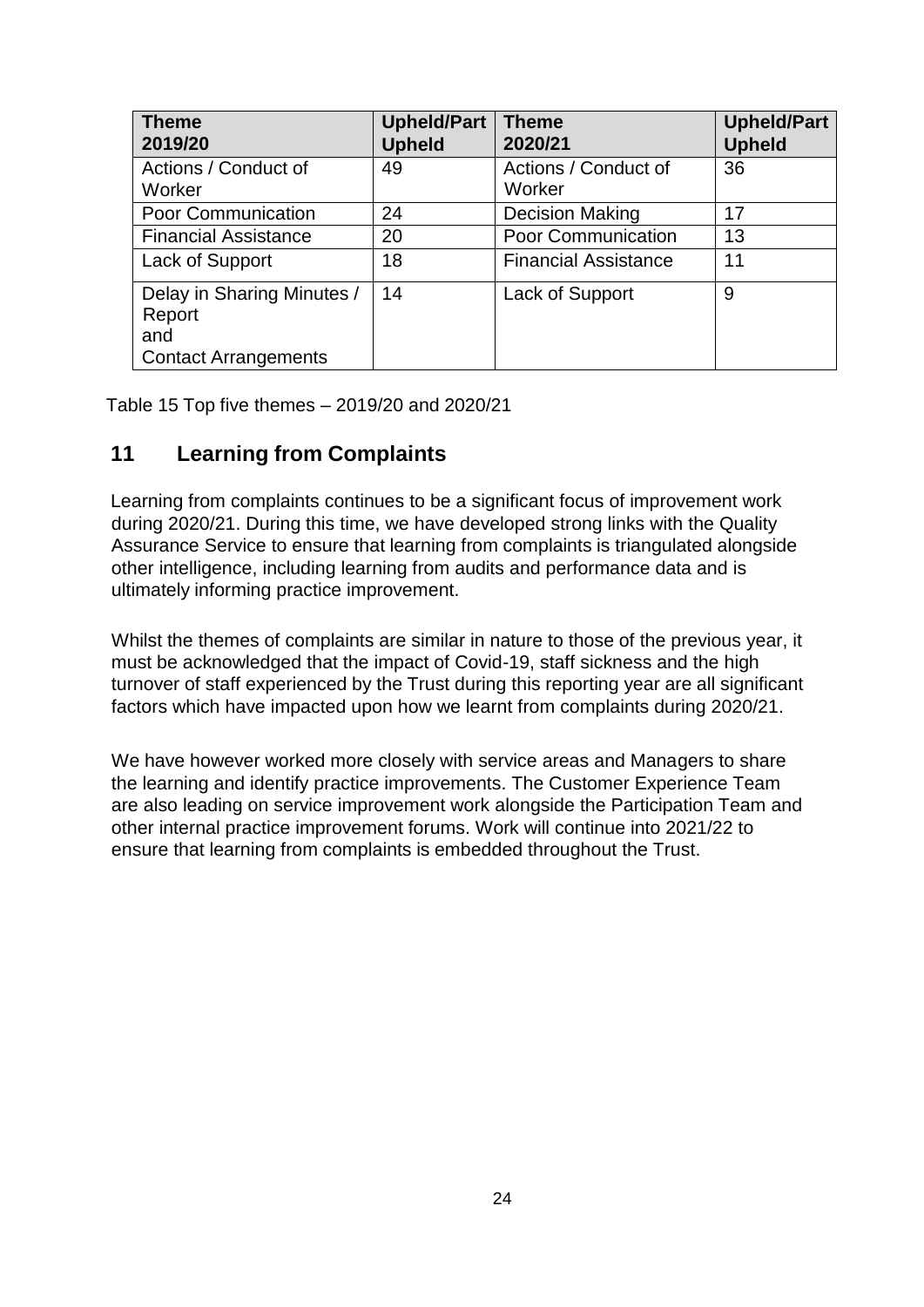Below are some examples of learning from complaints received during 2020/21.

| <b>Issue</b>                                                                                                                    | <b>Learning Identified and Improvements Made</b>                                                                                                                                                                                                                                                                                                                                                             |
|---------------------------------------------------------------------------------------------------------------------------------|--------------------------------------------------------------------------------------------------------------------------------------------------------------------------------------------------------------------------------------------------------------------------------------------------------------------------------------------------------------------------------------------------------------|
| <b>Lack of clarity regarding</b><br>request for financial<br>support with university<br>accommodation                           | Workers must be clear on SCT's policy in relation to the<br>Care Leavers Offer in order to avoid causing confusion<br>or offering conflicting advice to other Young People<br>considering applying to university.                                                                                                                                                                                            |
|                                                                                                                                 | An apology was issued to the Young Person affected.<br>SCT policy in relation to university accommodation was<br>re-issued across the Trust to ensure that all<br>Practitioners and Managers are aware of what the<br>policy reads and are aware of latest guidance.                                                                                                                                         |
| <b>Inaccurate information</b><br>recorded within Single<br><b>Assessments</b>                                                   | We must continue to work hard to ensure timely<br>outcome focused interventions for Children, Young<br>People and Families. Strengthening assessments<br>remains a focus for the service and continues to be<br>reiterated within supervisions and team meetings<br>supplemented by staff training and practice learning<br>support.                                                                         |
|                                                                                                                                 | There has been a significant learning and development<br>programme delivered across SCT during 2020/21 of<br>which all aspects of completing assessments has<br>featured heavily. Learning from this complaint has also<br>featured as part of the Compliments and Complaints<br>training that is delivered by the Customer Experience<br>Team to Managers throughout the year.                              |
| To ensure that carers<br>receive accurate payments<br>for the care they provide.<br>Ensure that this is done in<br>a timely way | It is important to ensure that Foster Carers are aware of<br>the policy regarding fees and that this is effectively<br>communicated to manage their expectations. As a result<br>of the complaint regarding inaccurate payment of fees,<br>processes and procedures were put in place to prevent<br>this from happening again and ensure that all carers<br>receive the correct payments on the correct day. |
| Delays experienced in<br>obtaining key identification<br>documents, such as<br><b>Passports</b>                                 | Whilst applications for certain key documentation such<br>as passports were unfortunately impacted by the Covid-<br>19 pandemic we have reviewed and strengthened our<br>practice and processes to mitigate these issues.<br>This                                                                                                                                                                            |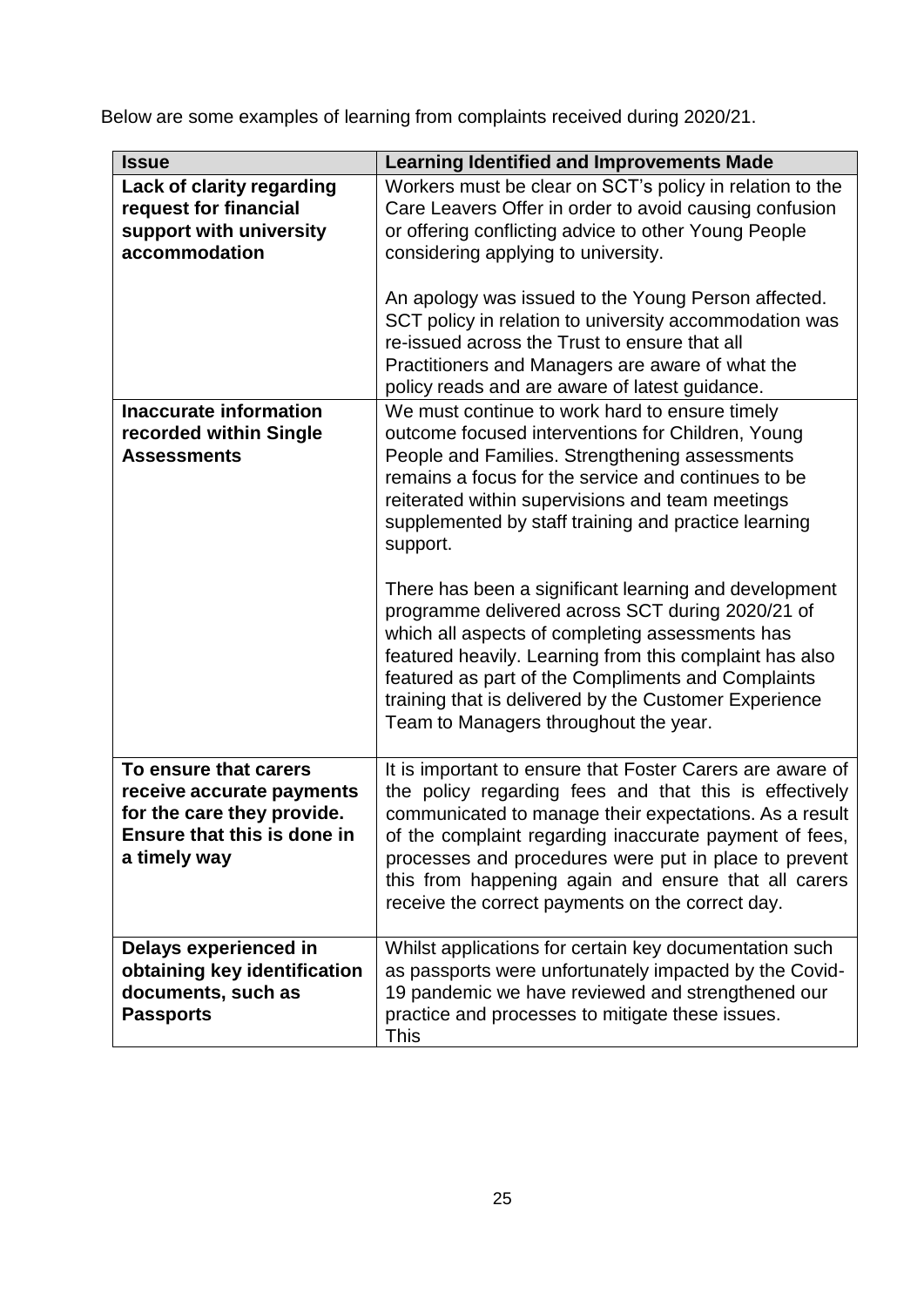| <b>Issue</b>                    | <b>Learning Identified and Improvements Made</b>           |
|---------------------------------|------------------------------------------------------------|
|                                 | will ensure that Children and Young People have            |
|                                 | access to these documents in a timely way, and             |
|                                 | therefore do not feel anxious or worried.                  |
|                                 |                                                            |
|                                 | As part of our wider plan for continuing to embed          |
|                                 | learning from complaints, we will work with the            |
|                                 | operational service to review guidance and                 |
|                                 | communicate any revised guidance to practitioners          |
|                                 | around the timeliness for completing applications for      |
|                                 | citizenships and passports.                                |
| It is important that children   | During the reporting year, SCT delivered several           |
| placed with family are          | teaching sessions Trust-wide around unregulated            |
| assessed appropriately and      | placements. The sessions raised awareness of               |
| within a timely manner.         | unregulated placements and reinforced good practice.       |
| <b>Foster Carers looking to</b> | We must ensure that Foster Carers who express an           |
| adopt need to be aware of       | interest in becoming Adopters are fully aware of the       |
| the support available to        | scope and remit of available support.                      |
| them.                           |                                                            |
|                                 | SCT's Adoption Support Policy, dated 1st September         |
|                                 | 2020, was shared across the service to ensure              |
|                                 | Practitioners offer consist advice to Foster Carers.       |
| To ensure all contacts are      | The Child Protection process can be a stressful            |
| recorded on the file in a       | experience for families because of its statutory nature    |
| timely and consistent way       | which can make families feel as though they have little    |
|                                 | control over the process or outcome. It is important that  |
|                                 | Professionals recognise this and do everything possible    |
|                                 | to ensure that the experience is productive in             |
|                                 | safeguarding children whilst also respecting families.     |
|                                 |                                                            |
|                                 | Identified practice improvement has been around            |
|                                 | improving our Conference process - we have                 |
|                                 | implemented a feedback questionnaire process for           |
|                                 | Families following conferences to ensure that they have    |
|                                 | an opportunity to raise any concerns.                      |
| Concerns raised by a            | There has been a focus on improving our understanding      |
| Parent has highlighted the      | and inclusion of issues relating to culture, diversity and |
| issue of practice in relation   | family traditions in our practice.                         |
| to Children's identity and      |                                                            |
| culture is appropriate          | Learning from this complaint informed staff                |
|                                 | development sessions within service areas, and             |
|                                 | reflective discussions have started to take place in team  |
|                                 | meetings and service events.                               |
|                                 |                                                            |
|                                 | As a workforce, SCT aims to be more sensitive,             |
|                                 | understanding and reflective of issues relating to         |
|                                 | diversity, and discussions are continually being held      |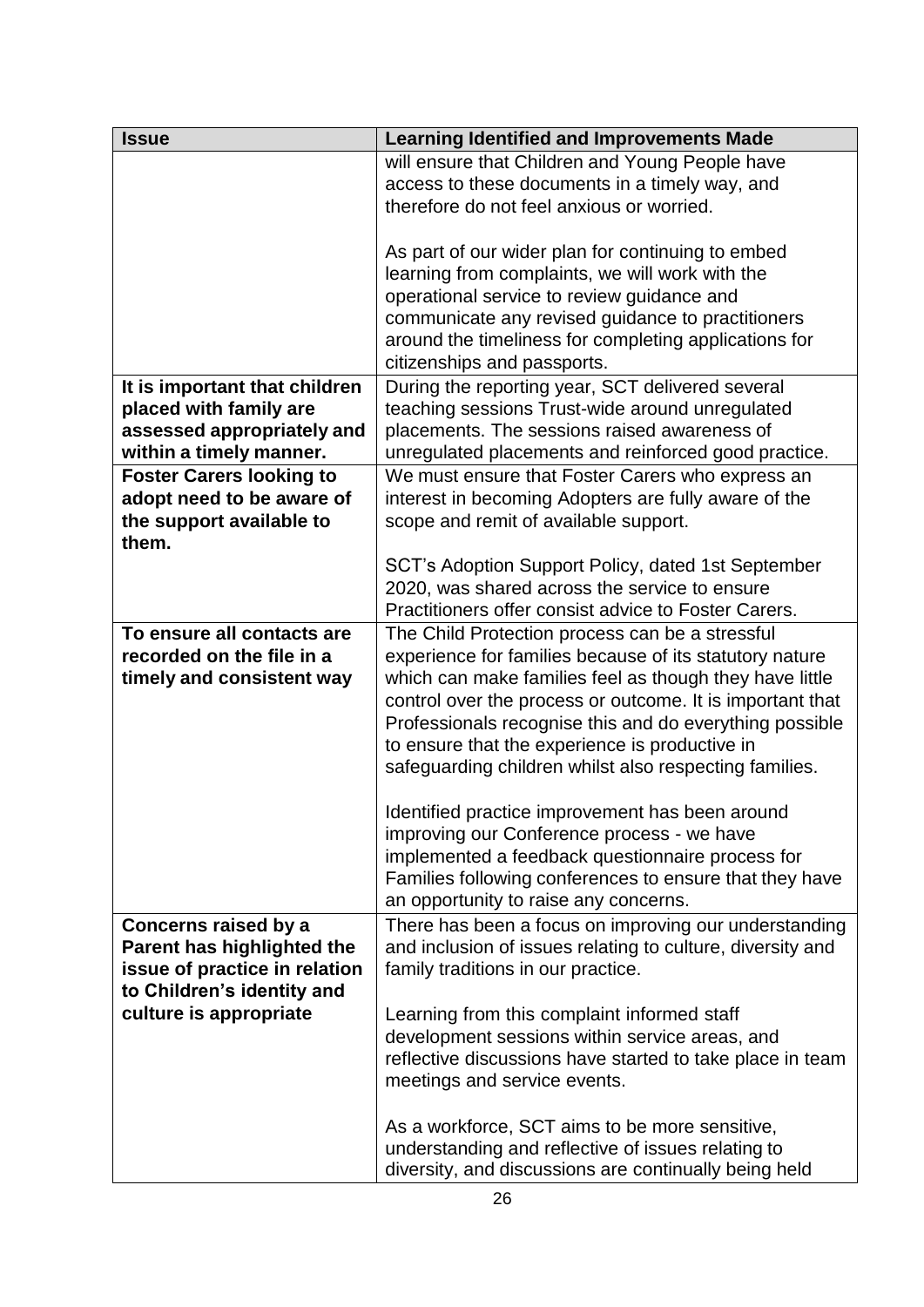| <b>Issue</b>                       | <b>Learning Identified and Improvements Made</b>                                                               |
|------------------------------------|----------------------------------------------------------------------------------------------------------------|
|                                    | with a view to creating a more self-aware, supportive                                                          |
|                                    | and progressive workforce.                                                                                     |
|                                    |                                                                                                                |
|                                    | Our Practice Framework and Model also reinforces a                                                             |
|                                    | relationship based and strength-based approach using                                                           |
|                                    | principles of Trauma informed practice. Culture and                                                            |
|                                    | diversity are at the heart of the framework under                                                              |
|                                    | 'culture, identity and community'.                                                                             |
| <b>Complaint from a Young</b>      | We must ensure that all Young People are aware of                                                              |
| <b>Person regarding Missing</b>    | how much savings they are entitled to. This should be                                                          |
| <b>Savings whilst in care</b>      | captured during Children in Care reviews.                                                                      |
|                                    |                                                                                                                |
|                                    | As part of learning from complaints a project group was                                                        |
|                                    | established during the reporting year which is focusing<br>on missing savings, we are looking at how we record |
|                                    | this information so that it can be obtained by the                                                             |
|                                    | allocated workers for each Young Person. This will                                                             |
|                                    | mean that Young People can be confident of how much                                                            |
|                                    | money they are entitled to and that they receive this.                                                         |
| experienced<br>in<br><b>Delays</b> | A complaint received regarding delays in responding to                                                         |
| <b>Subject</b><br>responding<br>to | a subject access request indicated that we need to                                                             |
| <b>Access Requests</b>             | provide a better service for people who wish to access                                                         |
|                                    | their records. Responding to SARs in a timely way                                                              |
|                                    | demonstrates a professional organisation with good                                                             |
|                                    | customer service. People requesting their SARs should                                                          |
|                                    | feel confident in the services we provide.                                                                     |
|                                    |                                                                                                                |
|                                    | As a result of this complaint we thoroughly reviewed our                                                       |
|                                    | SAR processes and procedures in efforts to ensure that                                                         |
|                                    | people are provided with their information in a timely                                                         |
|                                    | way, and to a high standard.                                                                                   |
| <b>Confidentiality with our</b>    | We must ensure that our Parents, Families and                                                                  |
| conference call facilities         | Partners feel confident in utilising our facilities.                                                           |
|                                    |                                                                                                                |
|                                    | During the early stages of the Covid-19 pandemic we                                                            |
|                                    | responded quickly to change the way we worked with<br>our Children, Families and other Professionals to        |
|                                    | enable us to deliver a seamless service during the                                                             |
|                                    | nationwide lockdown. Unfortunately, we experienced an                                                          |
|                                    | issue with the confidentiality of our conference call                                                          |
|                                    | facilities. This was addressed through an immediate                                                            |
|                                    | review of the safety and usage of conference calls for                                                         |
|                                    | meetings.                                                                                                      |
|                                    |                                                                                                                |
|                                    | The review investigated the mechanism used for                                                                 |
|                                    | confidential meetings and considered whether any                                                               |
|                                    | alternatives could be used or made more confidential.                                                          |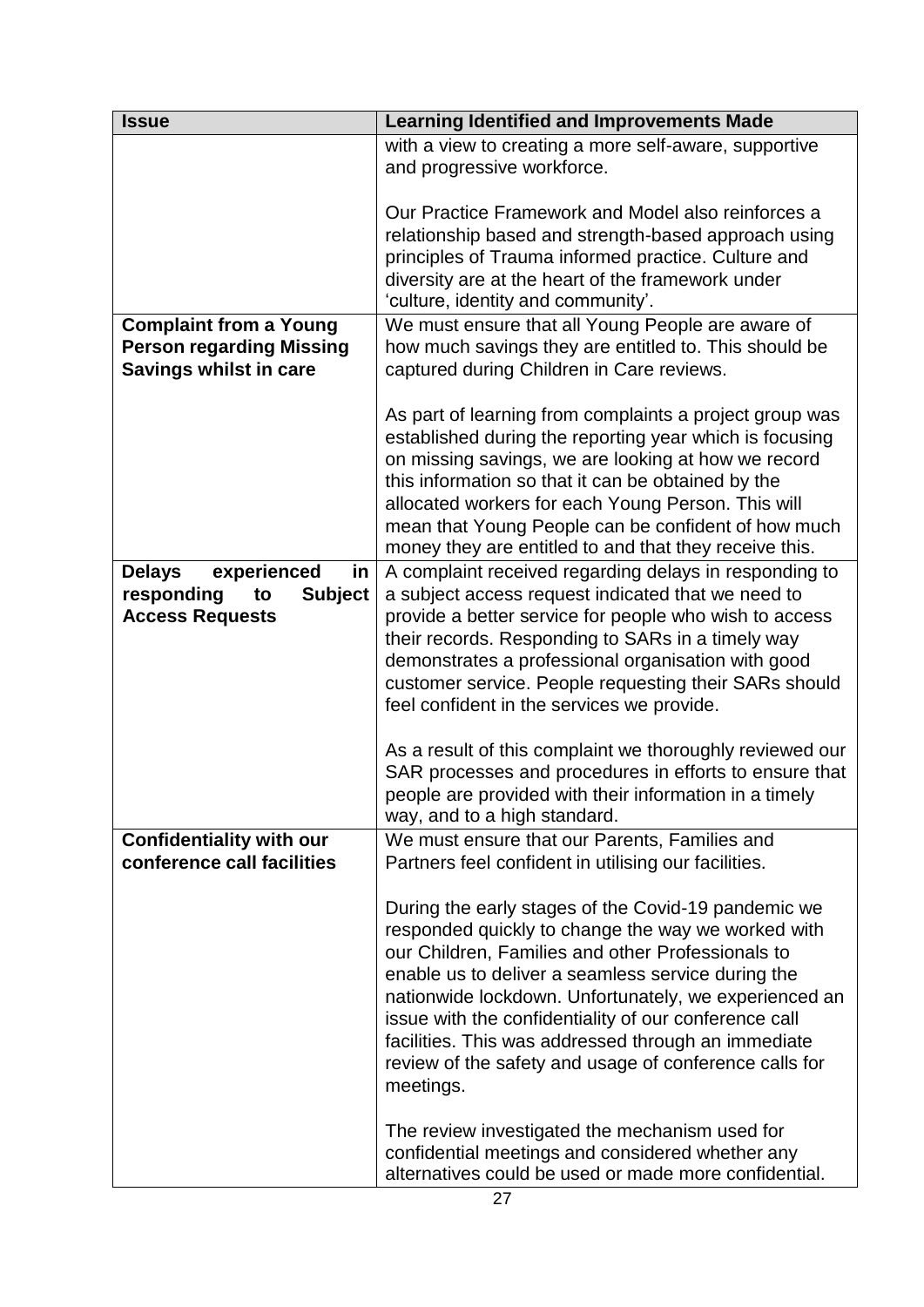| <b>Issue</b>                                                                           | <b>Learning Identified and Improvements Made</b>                                                                                                                                                                                                                                                                                                                                                                                                                                                                                                                     |
|----------------------------------------------------------------------------------------|----------------------------------------------------------------------------------------------------------------------------------------------------------------------------------------------------------------------------------------------------------------------------------------------------------------------------------------------------------------------------------------------------------------------------------------------------------------------------------------------------------------------------------------------------------------------|
|                                                                                        | As a result, enhanced safety features were put in place<br>to prevent a similar situation occurring again. A Trust-<br>wide communication message was also sent<br>highlighting the importance of being vigilant. As a result<br>of this intervention Families and Partners were able to<br>feel confident that meetings can take place virtually and<br>confidentially.                                                                                                                                                                                             |
| <b>Disruption to Family Time</b><br>arrangements                                       | The Covid-19 pandemic also impacted on our family<br>time arrangements with Children and Families. At a time<br>when specific restrictions were in place, family time was<br>being facilitated in many ways to ensure that as many<br>sessions went ahead as safely as possible, including<br>virtually using available technology as well as visits in<br>parks and other outside areas that were recognised as<br>being safe in accordance within government guidelines<br>during the pandemic.                                                                    |
| <b>Timeliness of sharing</b><br>minutes and reports                                    | We must ensure that minutes and reports are shared<br>within the appropriate timescales, to allow Parents<br>sufficient time to review before meetings. Internal<br>processes and escalation points were identified to<br>support this action.<br>This message has been shared across the whole of<br>SCT, including the monthly Compliments and<br>Complaints training that the Customer Experience<br>Team deliver to Managers.                                                                                                                                    |
| <b>Families not understanding</b><br>why Social Workers are<br>involved in their lives | We must ensure that Social Workers and Practitioners<br>the importance of how they<br>understand<br>present<br>themselves with Families, especially when first becoming<br>involved with them, which is usually at times of crisis.<br>The message around the importance of engagement and<br>relationship building has been shared across SCT<br>through communications and is being addressed through<br>our approach to relationship-based practice.                                                                                                              |
| <b>Understanding the</b><br><b>importance of Genograms</b>                             | We must ensure that relationships are recorded correctly<br>for Children, as it allows those working with Children and<br>Families to understand the family network and ensure<br>that the network positively influences appropriate<br>intervention and the child's plan.<br>It also avoids causing upset and distress for family<br>members who read inaccurate or incorrect details about<br>themselves and their family on their child's file.<br>The importance of genograms in understanding family<br>networks is explored through workshops delivered by the |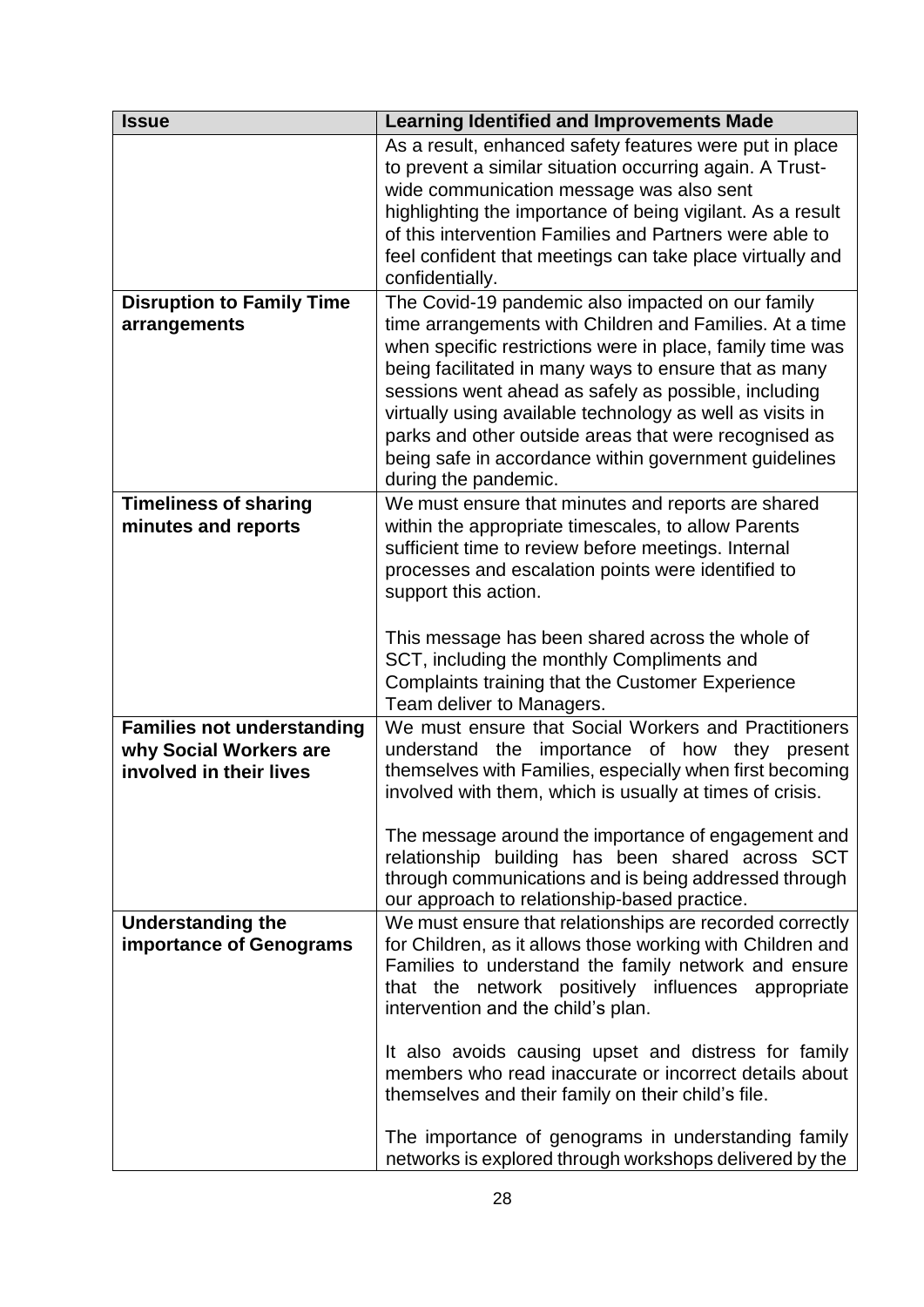| <b>Issue</b> | <b>Learning Identified and Improvements Made</b>                                                                                                                                                                                |
|--------------|---------------------------------------------------------------------------------------------------------------------------------------------------------------------------------------------------------------------------------|
|              | Quality Assurance Service as part of the core training<br>offer, designed to support practitioners in planning and<br>assessments.                                                                                              |
|              | We have also communicated the importance of case<br>recording as part of our weekly communications<br>messages that are shared throughout the Trust and have<br>shared this learning through attendance at service<br>meetings. |

Learning from compliments and complaints is shared as part of regular training sessions delivered to Managers, as well as shared with Managers as part of their team meetings; we also share learning with the Practitioner Improvement Board.

In October 2020 SCT launched the first Feedback Fortnight event, which coincided with the National Customer Service feedback week. Feedback Fortnight is a bi-annual event and provides an opportunity for SCT to engage with our Children and Young People, Parents, Carers and Professionals to gauge how well we are doing and where we need to improve. The learning and findings from this activity is considered alongside learning from compliments and complaints and other quality assurance activity.

# **12 Compliments**

Employees continue to be encouraged to share and acknowledge good practice; they continue to respond positively to this public acknowledgement of their hard work and dedication to improving outcomes for children families.

Compliments are received from our Young People, Parents, Carers and other Professionals as well as from colleagues in other areas of SCT.

#### **12.1 Analysis of Compliments Received**

During 2020/21 we received 378 compliments from Children and Young People, their Families, internal and external Professionals, the local community and local businesses. In comparison to the 295 compliments received during 2019/20, this is a 28% increase of the compliments received. This is the second year where we have seen an increase in the number compliments received.

We continued sharing and celebrating our compliments through the Covid-19 pandemic via virtual platforms. Virtual compliments sessions with the Chief Executive were held almost weekly throughout 2020/21 and allowed colleagues to celebrate their successes and share with each other what was working well. The sessions during this reporting year have been well received and welcomed by staff.

Key messages and learning from compliments is also shared frequently though existing communication forums.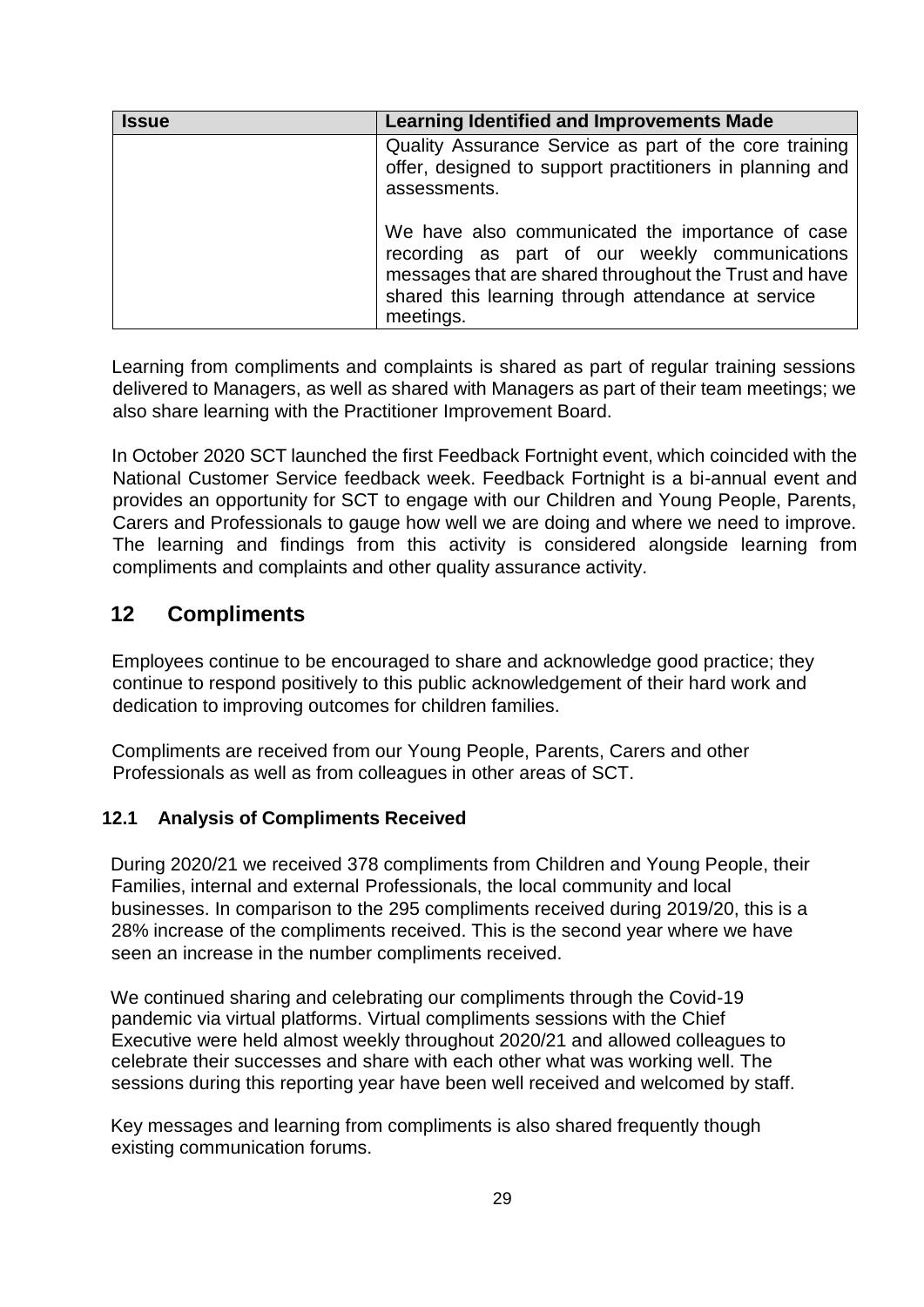## **12.2 Examples of Compliments Received**

Below are some examples of the 111 compliments received from outside of SCT.

#### **Children / Young People**

Compliments received from Children and Young People are evidencing our passion and commitment to improving their lives. They also demonstrate the effectiveness of our relationship-based practice approach:

*"She has been a big help to me and I've been engaging fine, she's really shown me she will be there… she's there when I need her and I've learnt to be patient and not lose it if she doesn't get back to me straight away. I realise now it's not just me she has to look over but anytime I have needed her or for her to be in a meeting with me she's been there"* **Young Person**

*"I just wanted to say thank you for all your help and assistance, anything I needed help with you was there to support, if you was away for the week you would leave me with a text message with another person's contact details so I could get help if you wasn't available, just want to say thank you for all your help and support"* **Young Person**

*"Thank you for writing a letter for me. It shows me that you and X cared. I am so grateful to have my citizenship after all these years. I am so happy…"* **Young Person**

The above compliment is from a child who had made a complaint the previous year regarding the delays in attaining their citizenship This has now been sorted for the child, who has recently received confirmation of their citizenship. The child wrote a letter to their IRO thanking them for their support

#### **Parents**

Compliments received from parent's evidence demonstrate the impact of relationshipbased practice on the lives of our children and families.

*"what a wonderful service we have received from X, from what started as an unfortunate phone call (the conference call). X proved to be amazing youth worker who also had the ability to put myself at ease. We obviously faced difficulties due to COVID-19, however X continued to give Y and myself the best service possible, from sending work sheets, working through them, sending relevant information that Y would find interesting (CSCS information) and referring Y to another agency (obviously pending the outcomes of the lockdown).*

*"The service provided by X was very person centred and Y felt valued and listened too, he also had an opportunity to reflect on the upset that he had caused the other party. I appreciate that this was not meant to be a nice opportunity for Y but it turned out to be a positive one which I believe will help him to "do the right thing in the future"* **Parent**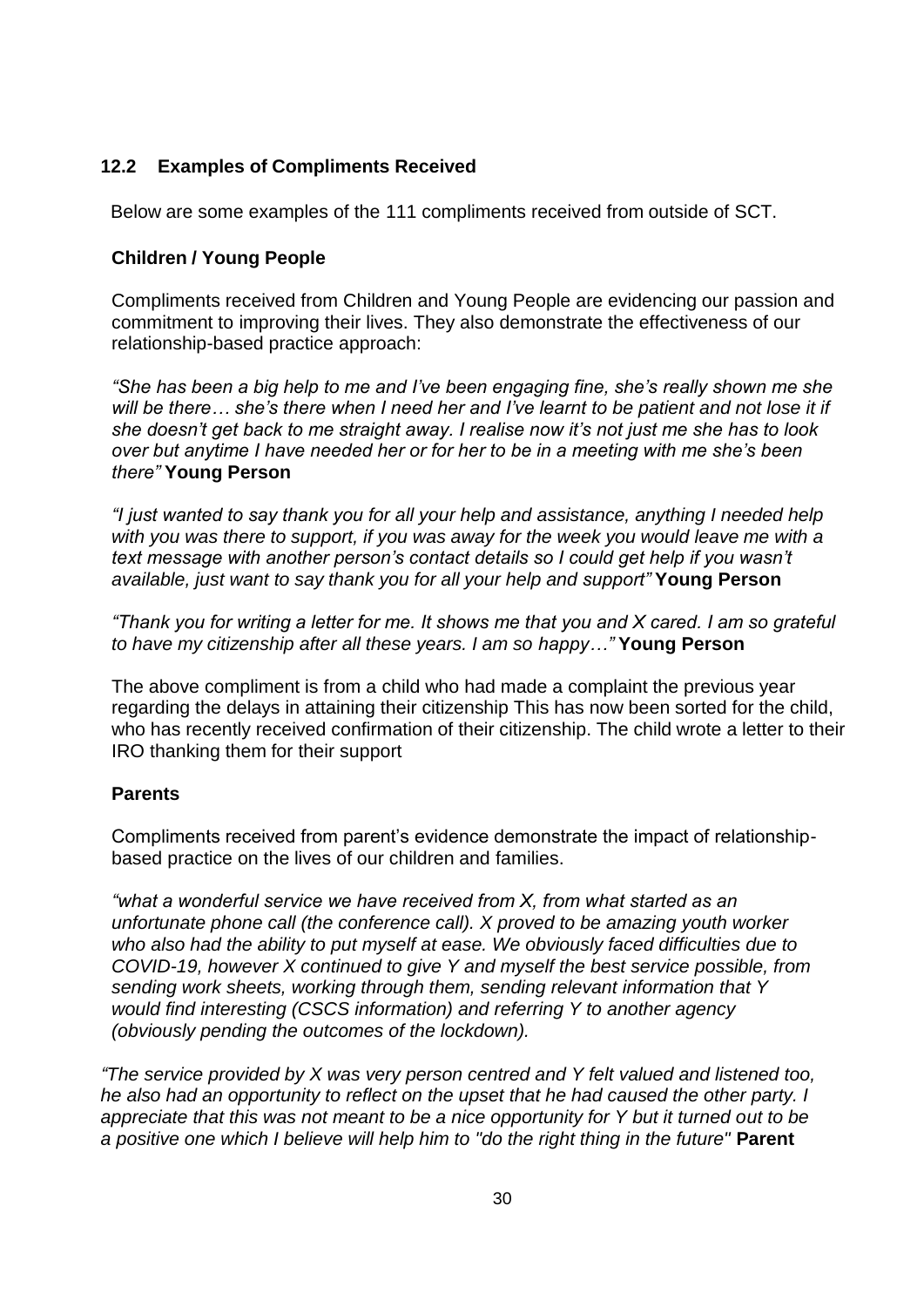*"I wanted to say a massive thank you to X and the team for getting me and the children to where we are now and keeping my kids safe. I appreciate the work that you do. For* example, I didn't know where to start and where I was going until I got in touch with Social *Services where I met X who helped me to find a place with my four kids. If it was not for X and the team I would be at a loss. I would have not asked for a better Social Worker for the great job and support given to me and the kids. I appreciate all that you have done. Thank you very much"* **Parent**

#### **Foster Carers**

Compliments received from our foster carers reflect the good relationships with have with them, and a joint commitment to improving the lives of our Children and Young People.

*"She was outstanding and listened to the needs of the children and understood that the children are all different and should not be tarred with the same brush. I need you to understand how helping us made all of us feel safe and feel that someone cared…" Carer"* **Foster Carer**

#### **Courts**

Compliments from court are held in particularly high regard. They demonstrate our professionalism and evidence our good practice:

*"X was in Court yesterday, for a number of offences. I pointed out to the Magistrates that X has been with us in the Youth Offending Service a fair while and his engagement hasn't been that great previously, but since he's had Y working with him he seems to be accepting the support and making some progress. The Magistrates asked X about their relationship and he said that Y is the only one he feels he can really confide in and that he won't blab to others about what he talks about with him, he listens and doesn't judge him. He also said that Y puts him in his place, tells him where he's going wrong and makes him see how he should be acting instead and he is grateful to him for his support, as is Mum."*

"*I wish to bring to your attention the considerable assistance that X gave to the Court in the case of Y. His section 7 report was concise and cogent. He had clearly built up a rapport with the parents and as a result they both accepted his recommendations without hesitation."*

*Whilst I acknowledge that the parents deserve considerable credit for adopting a child focussed decision, X's involvement assisted both them and the child. As a result, the Court was able to conclude what was a difficult case, by consent, at a remote hearing. X is a credit to your team and I was very grateful for his recommendations and assistance. It is not often that a bust Circuit Judge takes the time to praise a Social Worker. However, in this case X's work was outstanding and so I felt compelled to bring that fact to his manager's attention" Judge*

#### **Partner Agencies**

We have received compliments from a wide range of our partners, including schools, police, health professionals and local authorities. Our compliments are evidencing good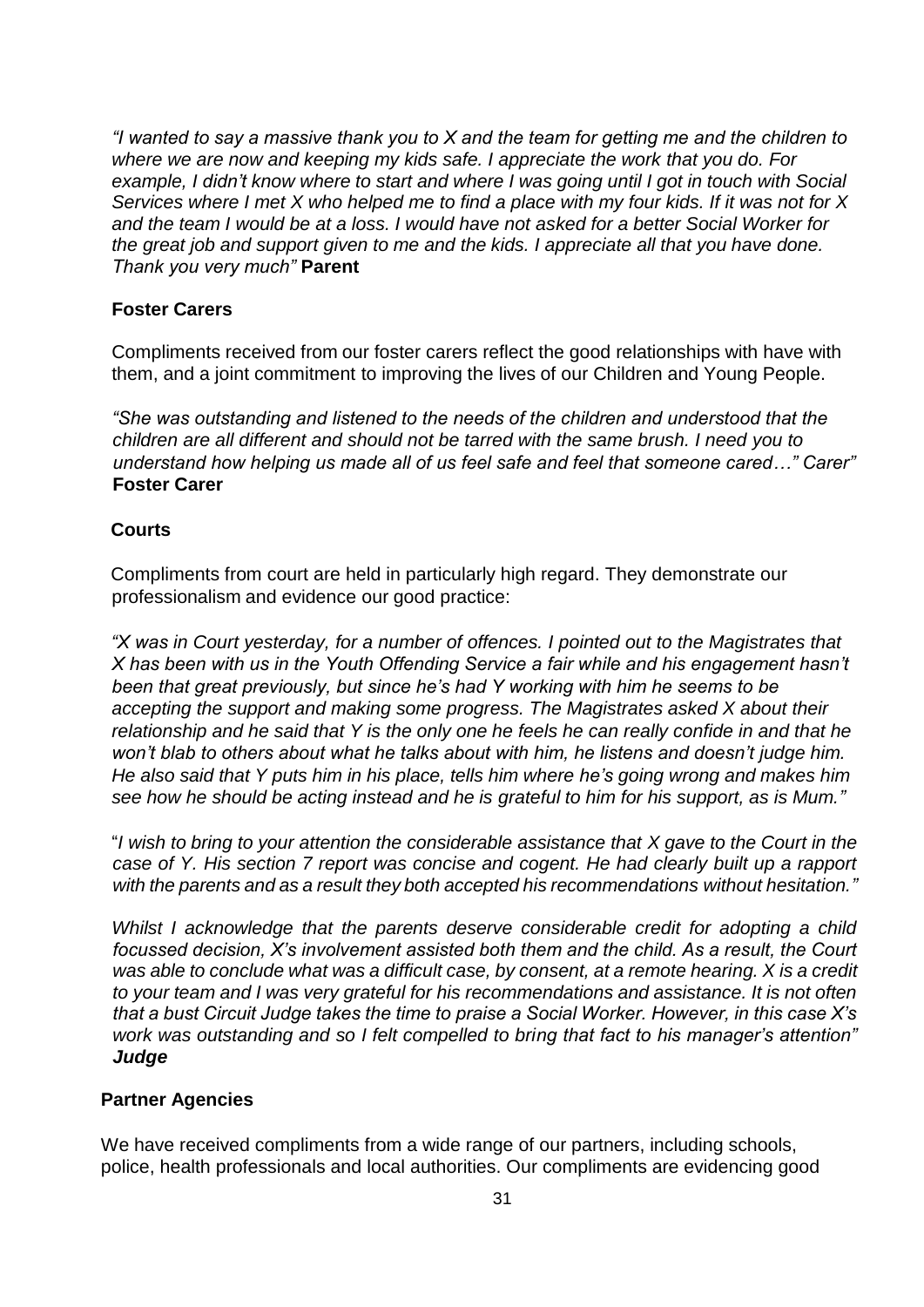partnership working and how we are working collectively for our Children and Families.

*"I just wanted to send you an email to say what a brilliant job X is doing now under the current circumstances. She is the allocated Social Worker for two families I work with. X has gone above and beyond in her role to ensure the safety and wellbeing of the families. She keeps professionals informed through email or calls and shares information in a timely and appropriate manner. I'm all too aware that Social Workers in Sandwell receive a bad press but wanted to let you know what a fantastic job X is doing now" NHS* 

*"X commented on how well structured and organised Sandwell are and have been really impressed with the multi-agency work and interventions. X believed and said that it may be worth looking at Sandwell for best practice. This has also filtered down to Y who has been told that Sandwell are the shining light…"* **Police**

*""X is so efficient, effective and fabulously brilliant at her job and at this time when we are all so pressed with time, stress and restrictions, I believe praise should be noted when it has well and truly been earnt. X has kept up brilliant communication with us at school, she has continued to be a proactive challenger with the parents involved and has been really approachable and kind with the child involved also. X has always kept us up to date with the case, and sends us minutes, invites to meetings etc. without fail. She is a credit to Sandwell Children's Trust and I'd like this to be passed as far up the ladder as it needs to go. We all need to know we're doing a good job"* **School**

*"I'd also like to take this opportunity to say thank you, my advocates have mentioned you by name a number of times recently, all very positive too, and the partnership working, and communication has definitely improved through your input with the service"* **Children's Society**

*"I would like to draw your attention to the very good work that X has been completing with regards to a mutual service user, her attention to detail is commendable; so too is her commitment to assisting Y with understanding the child protection process and what is required of her. This often means she is making more visits than the statutory requirements; it is in response to the complex needs presented by this family. It is a pleasure to work with such an outstanding professional."* **Children's Services, Local Authority**

Learning from our compliments is shared across SCT through existing communication channels, including presenting to our Practitioner Improvement Board on frequent basis.

# **13 Service Improvement 2020/21**

The following is a description of improvements made to the compliments and complaints function following the review undertaken in 2020/21.

#### **Improved how we share and recognise where we are getting it right**

- Increased the numbers of compliments sessions held with the Chief Executive
- Improved how we share compliments across SCT, through regular updates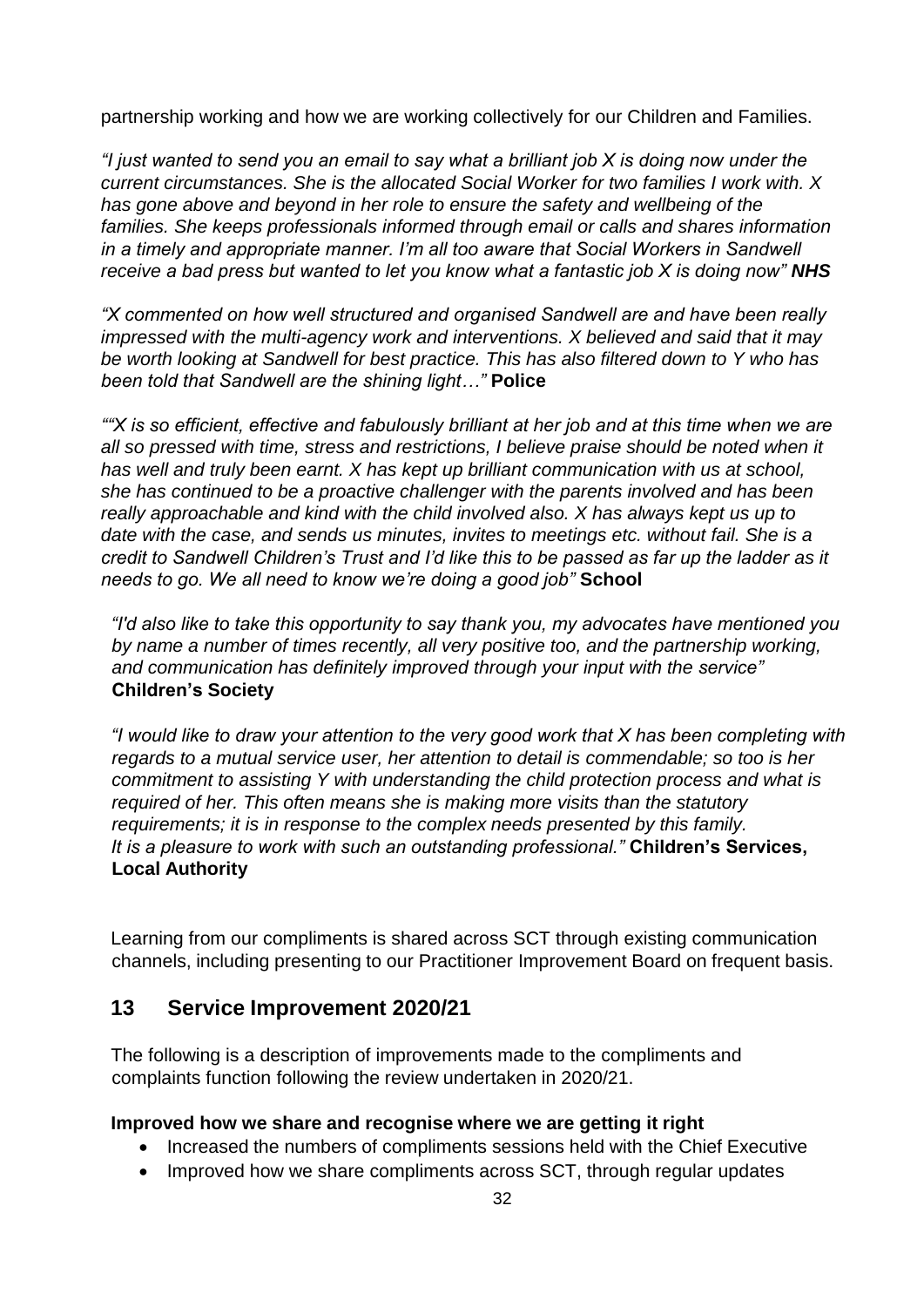via our communications channels and reporting to Trust Board

• launched an intranet page dedicated to compliments

## **Continued to embed how we learn from compliments and complaints**

- continued to build on our approach to learning to include learning from compliments and informal feedback
- improved communication channels for sharing the learning from compliments and complaints more widely and regularly
- ensured that learning from compliments and complaints informs the core training offer
- established links with the ASYE and Student Academy
- Contributed to Beyond Auditing Team 'practice conversations' with practitioners to share learning

## **Improved how we engage with Children and Families**

- through sharing the themes of children's complaints and informal feedback with Children and Young People
- improved the avenues for children and families to contact the Complaints Team should they wish to
- improved our internet pages to make it easy and informative for anyone wanting to leave a compliment or make complaint

## **Improved the quality of complaints responses**

- regularly share learning from quality assurance activities to improve quality
- delivering regular compliments and complaints training to managers, IROs and CP Chairs across SCT

#### **Children's Complaints and Informal Feedback**

- improved how we complete closing the loop activity and report on findings
- developed a set of themes for children's complaints and informal feedback to accurately capture issues

#### **Strengthened Partnership Working**

• we have strengthened our relationship with the Advocacy Service, with the Sandwell Advocacy Forum now being re-established on a quarterly basis

#### **Established governance**

- robust reporting mechanisms for all compliments and complaints received is now embedded ensuring EMT receive monthly updates through Information Governance Reports, Trust Board has monthly oversight through the Quality Assurance Report, and learning is also shared with Senior Leaders and Team **Managers**
- regular learning from compliments and complaints is shared within the Trust Comms
- weekly meetings held with the Director of Operations ensures that any concerns are identified and escalated early on with strategic oversight
- re-established the Voice of the Child Project Board to ensure work is joined up with other areas across SCT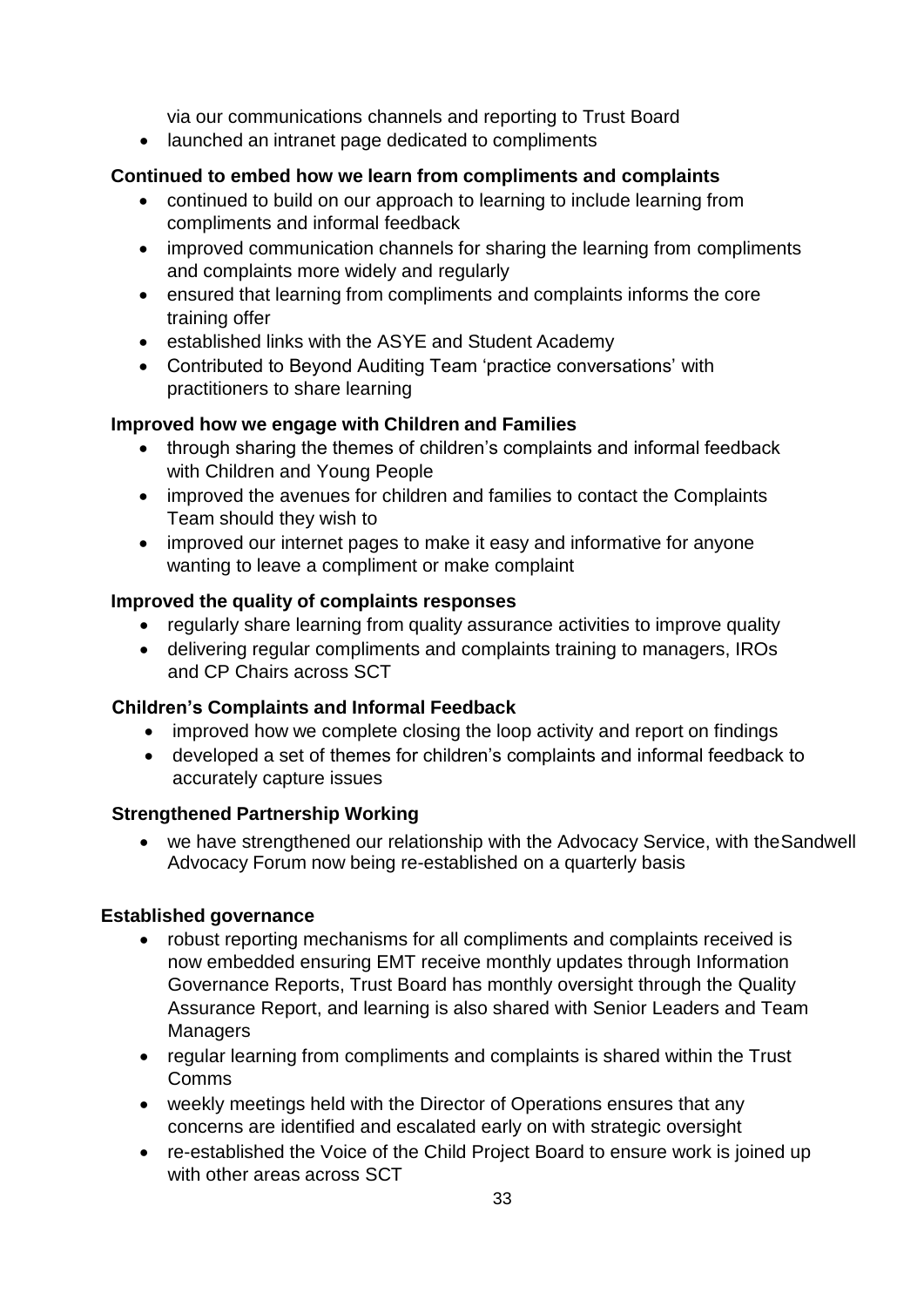• complaints and compliments learning are also shared with the Voices of Sandwell forum

#### **Improved performance of Stage 2 Complaints**

- worked closely with SMBC Complaints Manager to improve timeliness of Stage 2 complaints
- improved performance reporting for Stage 2 complaints
- improved how we record the finances of Stage 2 complaints

#### **Improved compliance for responding to complaints**

• we have increased the % of complaints responded to within timescales from 71% in 2019/20 to 84% in 2020/21

# **14 Next Steps during 2021/22 and 2022/23**

The following improvements are planned for the next two years across the function:

## **Improve how we share and recognise where we are getting it right**

• develop our approach to celebrating compliments, including working with existing internal forums to share the learning from compliments

## **Continue to embed how we learn from compliments and complaints**

- alongside the Quality Assurance Service, evidence how learning from compliments and complaints is directly contributing to practice improvement
- work with the Quality Assurance Service to develop a programme of audits ofcomplaints, from Children and Young People, Parents and Carers and **Partners**

#### **Improve performance of Stage 2 Complaints**

• continue working with SMBC to improve the timeliness of Stage 2 complaints

#### **Improve compliance for responding to complaints**

• increased the % of complaints responded to within timescales during 2021/22

#### **Improve awareness of compliments and complaints with our Foster Carers**

• ensure Foster Carers are aware of how they, or the children in their care, can make a compliment or complaints

#### **Improve how we Track Actions from Complaints**

• improve our recording and reporting mechanism for tracking the actions from complaints

# **Rebrand the Complaints Team**

• launch new team name